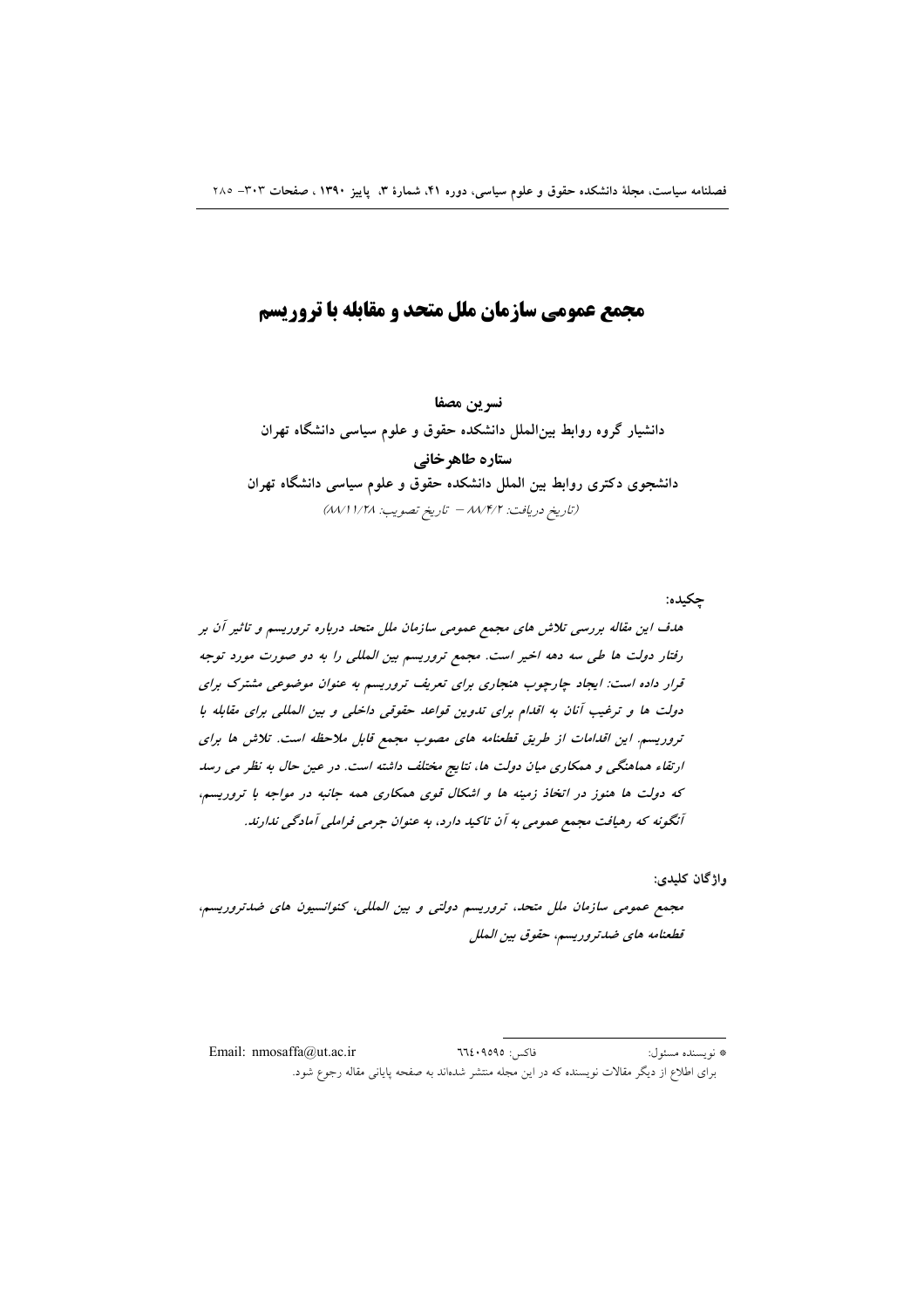#### مقدمه

مجمع عمومی بزرگ ترین رکن شورایی ملل متحد است که از نمایندگان همه کشورهای عضو آن تشکیل شده است و هر کدام از اعضای آن یک رأی دارند. تصمیم در مورد مسائل مهم مانند صلح و امنیت، پذیرش اعضای جدید و مسایل بودجهای در این مجمع مستلزم اکثریتی معادل دو سوم اعضا است که در سایر مسایل با اکثریت ساده هم تصمیمگیری انجام می شود. در متن منشور ملل متحد استقرار امنیت بین المللی وظیفه اصلی شورای امنیت است و مجمع عمومی در این خصوص دارای صلاحیت صریح و أشکار نیست اما مجمع عمومی در پنجمین اجلاس خود با تصویب قطعنامه شماره ۳۷۷ به تاریخ سوم نوامبر ۱۹۵۰ برای خود صلاحیت و قدرت استقرار امنیت بین المللی ایجاد کرد. در متن منشور ماده ای صریح وجود ندارد که چنین صلاحیتی برای مجمع در نظر گرفته باشد. طبق اصول منشور مجمع عمومی دست به اقداماتی نمیزند بلکه می تواند چنین اقداماتی را توصیه و یا تصویب کند (حردمه، ۱۳۴۸: ۵۶٪. به هر حال، مجمع عمومی عرصهای برای اعضا فراهم آورده که مسائلی را که مهم تلقی میکنند مطرح و با یکدیگر به تبادل دیدگاهها و بحث بر سر چالشها بپردازند. مجمع عمومی تنها رکن میان حکومتی است که با مسائل سیاسی گسترده سروکار دارد و با عنایت به ویژگی تساوی اعضاء در أن مجمع میٍتواند ایجاد کننده هنجارهاو قواعد جهانی و ترغیبکننده همکاری در زمینه علایق و چالشهای مشترک بشریت باشد (Peterson, 2006:5).

یکی از مهمترین چالشهای فراروی جامعهٔ جهانی و حقوق بینالملل، مسئلهٔ تروریسم و ارائهٔ تعریفی مناسب از آن است. تروریسم معمایی مفهومی را هم برای ملل متحد و به میزان کمتر برای دیگر نهادهای بین|لمللی ایجاد کرده است. ملل متحد به منظور جلوگیری از جنگ میان ً دولتها تأسیس شد؛ نه به منظور حفظ دولت ها از گروه های نامشخص و سیال که تقريبا خصيصهٔ فراملي دارند و فاقد هرگونه ساختار، مكان يا نشاني هستند. قطعاً با توجه به جایگاه مجمع عمومی مباحثی که در باره تروریسم در آن جریان دارد و قطعنامههای مربوط به آن چگونگی و سیر تکاملی دیدگاههای دولت های عضو را در مورد تروریسم روشن میسازد.

در این زمینه باید به این موضوع توجه داشت که از طرفی ویژگیهای ساختاری مجمع عمومی در تلاش هایش برای مقابله با تروریسم بین المللی محدودیت ایجاد می کند. مجمع عمومی همانند یک هماهنگکننده مستقیم نمی تواند عمل کند زیرا فاقد قدرت لازم برای وادار کردن دولتها به اقدام یا عدم اقدام به اعمالی خاص است. هیچگونه ساختار اجرایی ندارد که قادر به اجرای تصمیماتش باشد. از طرف دیگر منابع لازم را برای تشویق رفتار خوب و تنبیه رفتار بد در اختیار ندارد. بنابر گفتهٔ آینیس کلود؛ مجمع عمومی نهادی برای مشروع یا عدم مشروع سازی دسته جمعی موضوعات هنجاری است که اعمال دولت های عضو را در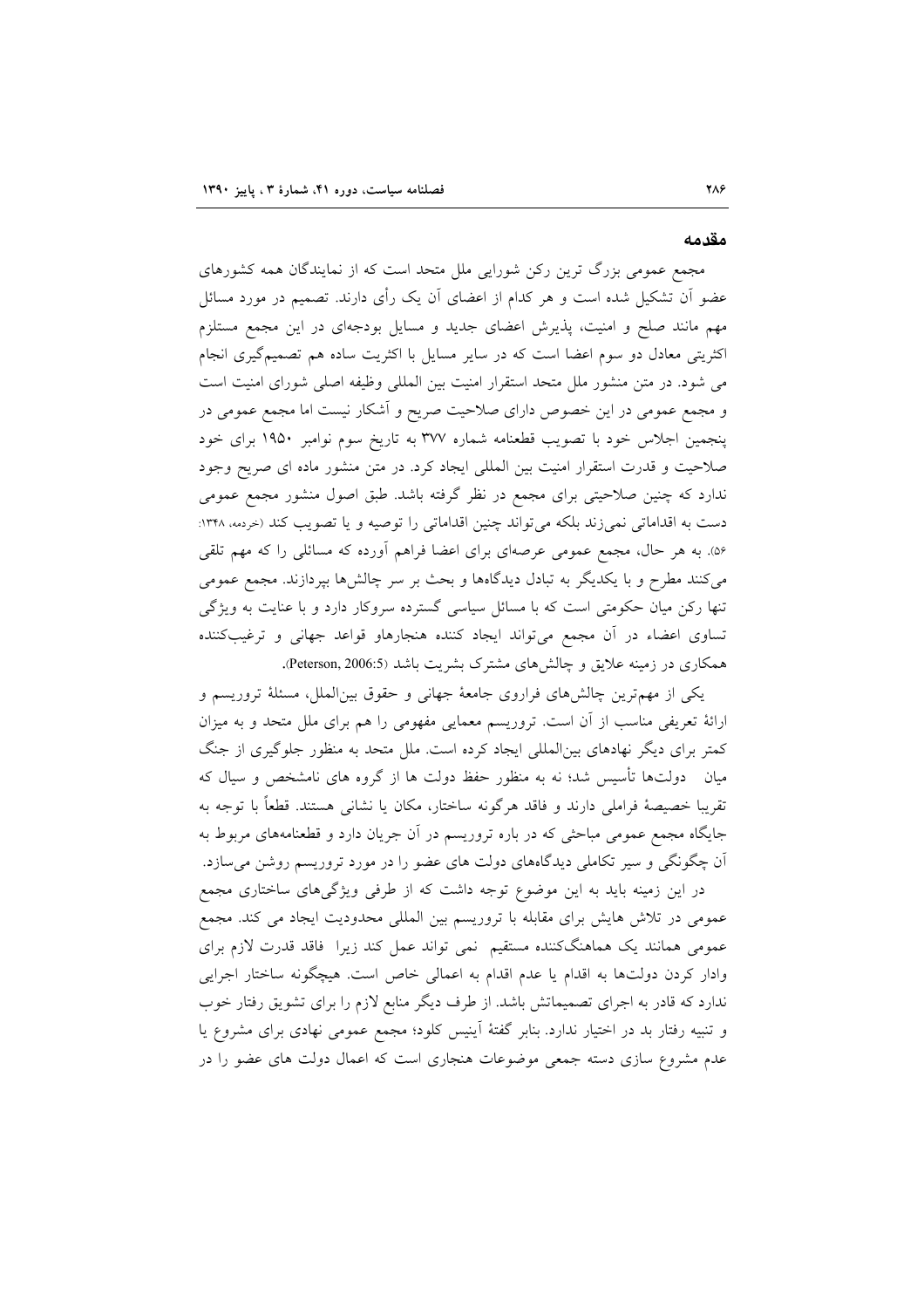مسائل کلی جهت می بخشد. این رکن بیانیهها، سیاستها و رفتار هر یک از دولت ها و دیگر بازیگران را در شرایط خاص متأثر میسازد. این مشروعیت دسته جمعی اغلب تا حد هنجارهای عموماً پذیرفته شده پیش میرود. تأثیر تلاش های مربوط به تأثیرگذاری بر رفتار خاص دولتها از طریق قطعنامهها، اغلب بسیار اندک و تدریجی است و به اجماع قوی بر سر هنجارهای مناسب شرایط بستگی دارد (Claude,1966:367-79). اجماع هم به منزله پایه موافقت و هم به منزله مخالفت مجمع عمومی در موضوعات مورد توجه جامعه جهانی محسوب می شود. اجماع واقعی می تواند بر برخی از مسائل مورد توجه مجمع عمومی و فقدان ظرفیت آن در اجرای تصمیمات یا اعمال تحریمها، با جلب تلاشهای دولت های عضو فائق آید. با وجود این، در زمان مخالفت های شدید میان دولتها، اجماع تنها از طریق مخفی کردن مخالفتها بدست می آید که به اظهاراتی غیرسودمند منجر خواهد شد و دولت های عضو می توانند تفاسیر مختلف از آنها داشته باشند. حتی زمانی که مخالفتها چندان قوی نباشد، اجماع خاص ممکن است با کوچک ترین مخرج مشترک حاصل شود که فهم أن در شناسایی نظریات درباره موضوعی یا وضعیت سودمند است. مجمع عمومی در طول زمان در خصوص شناسایی و مواجه با مسائل یا برنامههای اجرایی دارای موضع بوده است و این موضع گیری دیگر نمیتواند پشت عبارات تھی و غیرسودمند مخفی شود. این خصیصههای ساختاری، مجمع عمومی را به رسیدگی به تروریسم به عنوان مسئلهای کلی که با صلح و امنیت بینالمللی ارتباط تنگاتنگ دارد و نه فقط در واکنش نسبت به حوادثی خاص (مانند حادثه تروريستي در بمبئي 2008) ترغيب كرده است (Stone, 1977).

هدف از این مقاله بررسی تلاش های مجمع عمومی در زمینه تروریسم و تاثیر آن بر رفتار حکومتها طی سه دهه اخیر است. مجمع عمومی تروریسم بین المللی را به دو صورت مورد توجه قرار می دهد؛ اول با ایجاد چارچوبی هنجاری که تروریسم را به عنوان مسئله ای مشترک تعریف کند و دوم با ترغیب اقدام حکومتها به منظور ایجاد قواعد حقوقی داخلی و بینالمللی به خصوص برای مقابله تروریسم. به این منظور ابتدا بحثهای مجمع عمومی در مورد تروریسم در قالب قطعنامه های آن بررسی می شود و تکامل در رویه قطعنامههای مربوطه در "سه جریان" که شامل "راهکارهای جلوگیری از تروریسم"، "حقوق بشر و تروریسم"و "راهکارهای حذف تروریسم" و محتوای آنها در قسمت بعد مورد مداقه قرار میگیرد. پس از پرداختن به هنجارهای ضد تروریستی مجمع عمومی، تأثیر قطعنامههای مجمع عمومي بر رفتار دولت ها مورد ملاحظه قرار مي گيرد و در آخر نتيجه ملاحظات ارايه مي شود.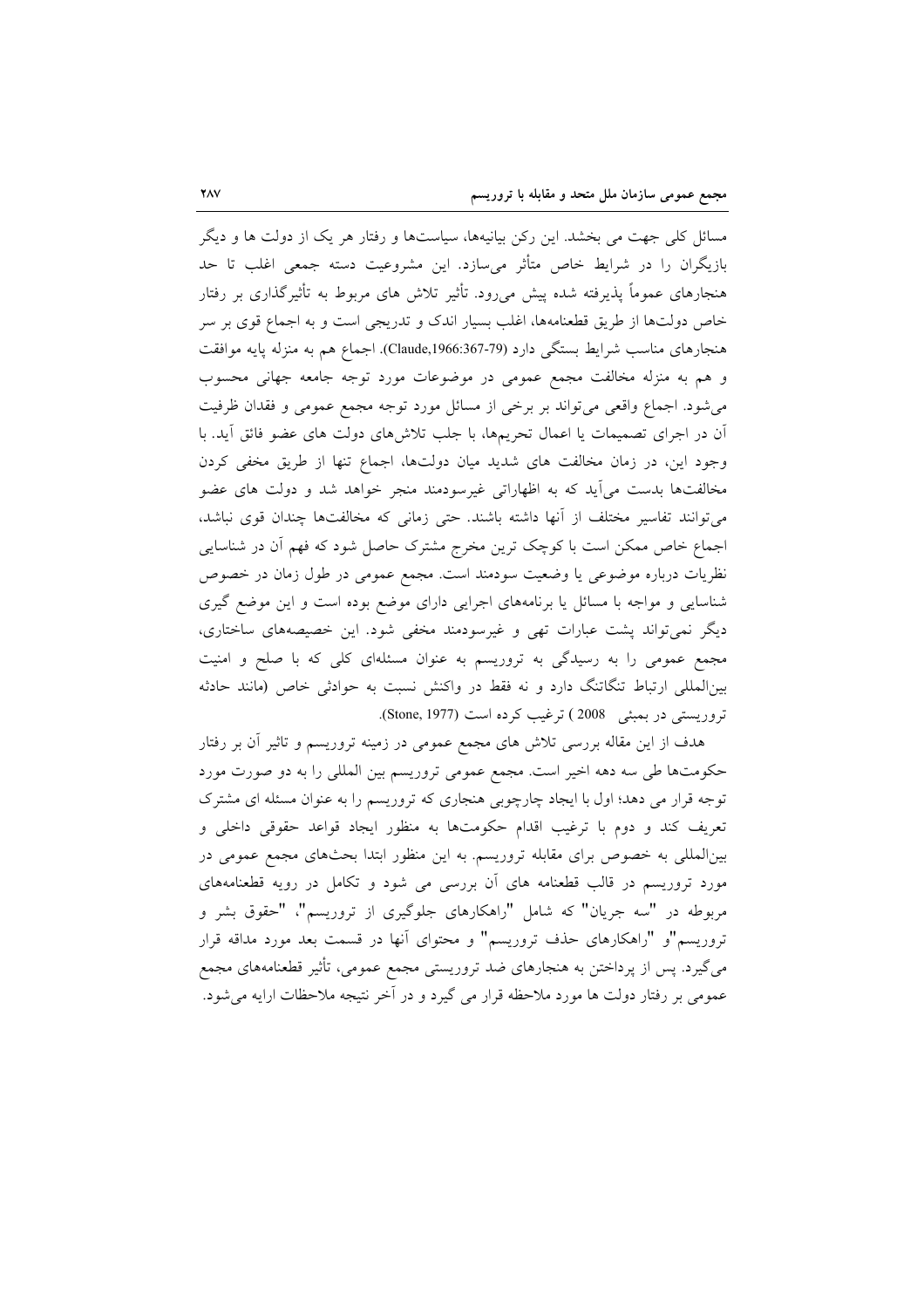#### مباحث مجمع عمومی درباره تروریسم

علی رغم آنکه قطعنامههای مجمع عمومی حاصل توجه به وقایع خاص تروریستی در مقاطع تاریخی بوده است؛ دولتهای عضو از مجمع عمومی به عنوان عرصهای برای هماهنگی بیشتر برای ایفای نقش خود در زمینه حفظ صلح و امنیت بین|لمللی بهره نگرفته|ند. بهرغم شکایتهایی از تمایل پنج عضو دائم به کنار گذاشتن ده عضو دیگر از مباحث کلیدی، اکثریت اعضای مجمع عمومی صلاحیت مستقیم شورای امنیت در این خصوص را مورد احترام قرار دادهاند. تلاش۵های مجمع عمومی به منظور ایجاد چارچوبی هنجاری در سه جریان از قطعنامههای مربوط به تروریسم منعکس میباشند. بخشی از این قطعنامهها که ناظر بر وقایعی خاص هستند، چگونگی فهم این ساختار هنجاری و به کارگیری آن را از سوی دولت ها بیان می کنند. بنابراین به سهمی سیر تکاملی دیدگاههای دولتها در مورد تروریسم را روشن می سازد. همچنین تلاشهای مجمع عمومی به منظور ترغیب اقدام هماهنگ بین المللی در مقابله با تروریستها سه شکل به خود گرفته است: دو کمیتهٔ مخصوص در مورد تروریسم از نمایندگان دولتهای عضو تشکیل شده است که راهکارهای خاص را بیابد؛ کارگزاریهای تخصصی ملل متحد دارای صلاحیت در حوزه های مرتبط با تروریسم را به منظور تبیین مسئله تشویق کرده است؛ و دولت ها را به تکمیل قوانین بینالمللی و داخلی در مقابله با اعمال تروریستی و همکاری با یکدیگر در جلوگیری از تروریسم تشویق کرده است.

مجمع عمومی ابتدا در سال ۱۹۷۲ تروریسم بین المللی را به صورت مسئله ای کلی تعریف کرد. در اواسط دههٔ ۱۹۸۰ نیز گاه گاه اَن را مطرح ساخت و از زمان تصویب اعلامیه راههای حذف تروریسم بینالمللی با قطعنامهٔ ۴۹/۶۰ در دسامبر ۱۹۹۴ کم و بیش به طور مداوم آن را مورد توجه قرار داده است (U.N,1994:1294-5). پیشنهادات خاص که در رابطه با رسیدگی به تروریسم در این قطعنامه ها وجود دارند، در طول زمان با تغییر تصور مجمع عمومی از مسئله متحول شدهاند. از عناوین و مقدمههای این قطعنامهها می توان طرحهای مجمع عمومی در مورد بیان مفهوم کلی تروریسم را پیگیری کرد. بندهای مقدماتی، ملاحظات گسترده و راهنمای تصویب قطعنامهای را شناسایی می کنند، زمانی که قطعنامه ای جدید براساس قطعنامههای قبلی تنظیم گردیده ملاحظات قبلی مجمع در مورد موضوع ابتدا مطرح می شود، و هنجارهای بین|لمللی کلّیتر بوسیله مجمع عمومی به دولت های عضو یادآوری می شود. عناوین و مقدمههای این قطعنامهها حاکی از آن است که رهیافت مجمع عمومی نسبت به مسئله تروریسم در اوایل دههٔ ۱۹۹۰ تغییری چشمگیر میکنند. از سال ۱۹۷۲ تا ۱۹۸۹، توجه به تروریسم به عنوان مسئله ای کلی تحت موضوعی با عنوان «راهکارهای جلوگيري از تروريسم بين المللي»، عمدتاً به كميتهٔ ششم (كميته حقوقي) واگذار و اين عبارت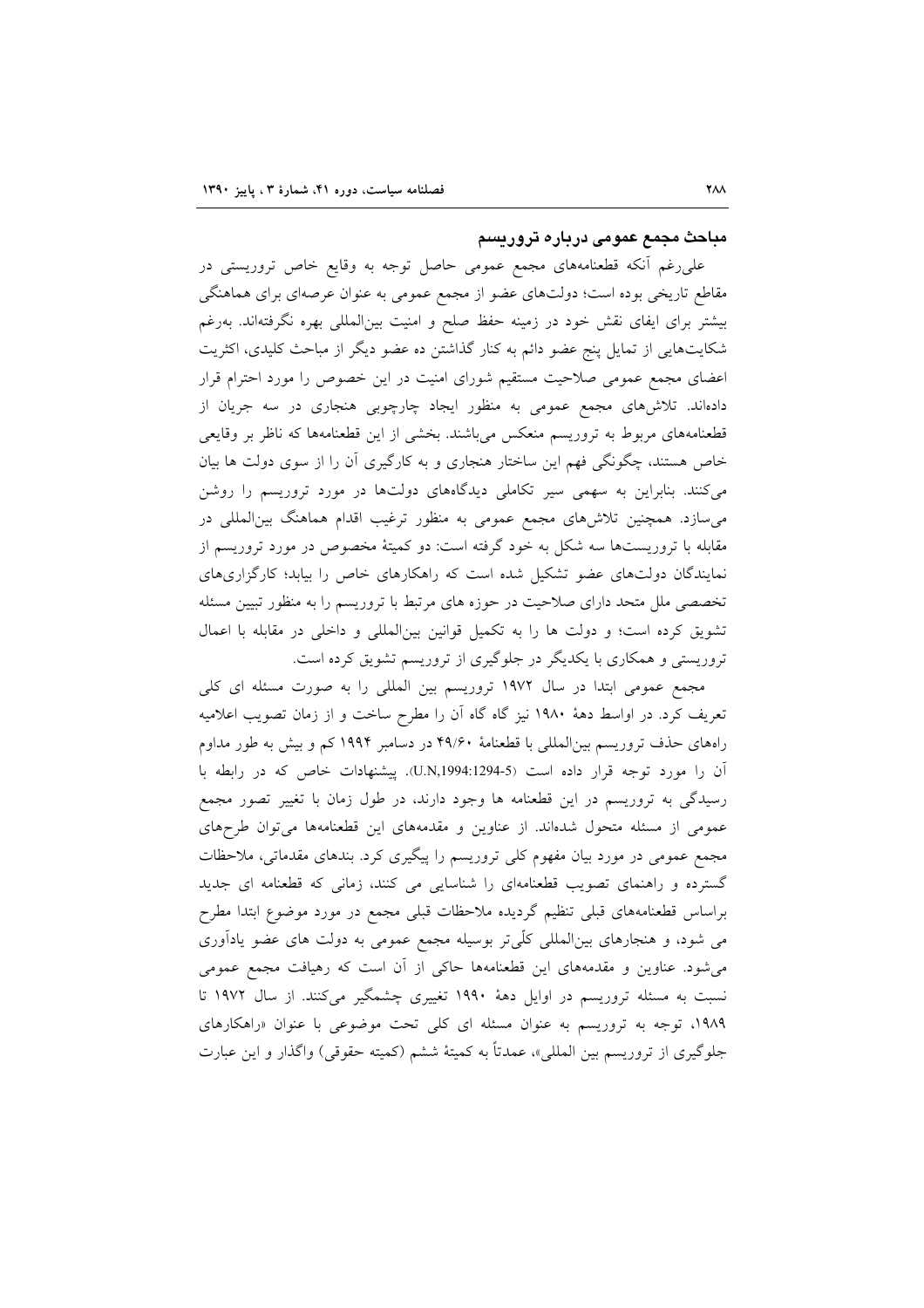در عناوین قطعنامه نیز به کار برده شد. به هر حال، مقدمه ها بیشتر متوجه ایجاد تمایز میان درگیری نظامی قابل توجیه و تروریسم بود تا تمرکز بر پیشنهاداتی برای کاهش وقوع تروریسم. بندهای اجرایی نیز تنها به اختلافات میان دولت ها برای ابزار مقابله با تروریسم از طریق همکاری و توجه به دلایل ریشهای توجه داشت. در دههٔ ۱۹۹۰ این مسئله هنوز به کمیتهٔ ششم ارجاع داده می شد، اما ویژگی قطعنامههای تصویب شده در این دهه کاملاً متفاوت بود. در سال ۱۹۹۱، نخستین قطعنامه در مورد مسئله کلی تروریسم با اجماع به تصویب رسید که عنوان أن به راهکارهای خذف تروریسم بین المللی تغییر کرده و بنابراین، قطعنامههای بعدی نیز دارای این عنوان بودند. عنوان جدید موافقت بیشتر برای عدم توجیه اعمال تروریستی به دلایل ریشهای را منعکس می کرد. همچنین تلاش در جهت حمایت از این نکته بود که درگیریهای نظامی قابل توجیه که به لحاظ هدف و ابزار متفاوت هستند عنوان تروریسم ندارند. حتی دولت های بسیار که به طور مداوم بر حذف دلایل ریشه ای تأکید میکردند با ضرورت راهکارهای گستردهتر همکاری در جهت مقابله با هر کسی که درگیر اقدامات تروریستی است، موافقت کردند. در سال ۱۹۹۳ جریانی از قطعنامه ها بوسیله کمیتهٔ سوم (كميته اجتماعي، بشردوستانه و فرهنگي) با عنوان «حقوق بشر و تروريسم» شرايط قربانيان و عاملان واقعهٔ تروریستی مطرح شد که با نگرشی متفاوت، مبتنی بر ادغام موضوعات در قطعنامه ۴۹/۶۰ (۱۹۹۴) خود را نشان داد (176:Peterson, 2004).

به علایق هنجاری مختلف برانگیزندهٔ این جریانها در معاهدات چند جانبه، اعلامیه های بینالمللی و قطعنامههای قبلی مجمع عمومی و مقدمات آنها، اشاره شده است. قطعنامهٔ ۳۰۳۴ (١٩٧٢)، نخستین قطعنامه از جریان «راهکارهای جلوگیری» به اعلامیهٔ ١٩٧٠ دربارهٔ اصول حقوق بین|لملل در مورد روابط دوستانه و همکاری میان دولت ها مطابق با منشور ملل متحد، استناد می کند (877-970 U.N, 1970: 477-92)؛ دیدگاهی را مبنی بر اینکه دولت ها چگونه روابط خود را با یکدیگر هدایت کنند، مطرح کرده و عدم مشروعیت استعمار، قواعد تبعیض نژادی و مداخلهٔ خارجی در امور دولت ها را مورد تأیید قرار می دهد. در قطعنامهٔ ۴۸/۱۲۲ (۱۹۹۳)، نخستین قطعنامه از جریان حقوق بشر و تروریسم، به منشور ملل متحد، اعلامیهٔ جهانی حقوق بشر، دو ميثاق بين|لمللي حقوق بشر و اعلاميهٔ وين ١٩٩٣ و برنامهٔ اقدام كنفرانس جهاني حقوق بشر استناد می شود. قطعنامهٔ ۴۹/۶۰ (۱۹۹۴) با استناد به اصول و اهداف منشور ملل متحد، اعلامیه اصول حقوق بین الملل در مورد روابط دوستانه و همکاری میان دولت ها مطابق با منشور ملل متحد، اعلامية تقويت امنيت بين المللي (U.N, 1970:105-7)، تعريف تجاوز (U.N, 1974:846-8)، اعلاميهٔ افزايش اثرگذاري اصول خودداري از تهديد يا توسل به زور در روابط بين المللي ( ,U.N 1987:1055-7)، اعلامية وين وبرنامة اقدام و دو ميثاق حقوق بشر، هر دو جريان را نمايندگي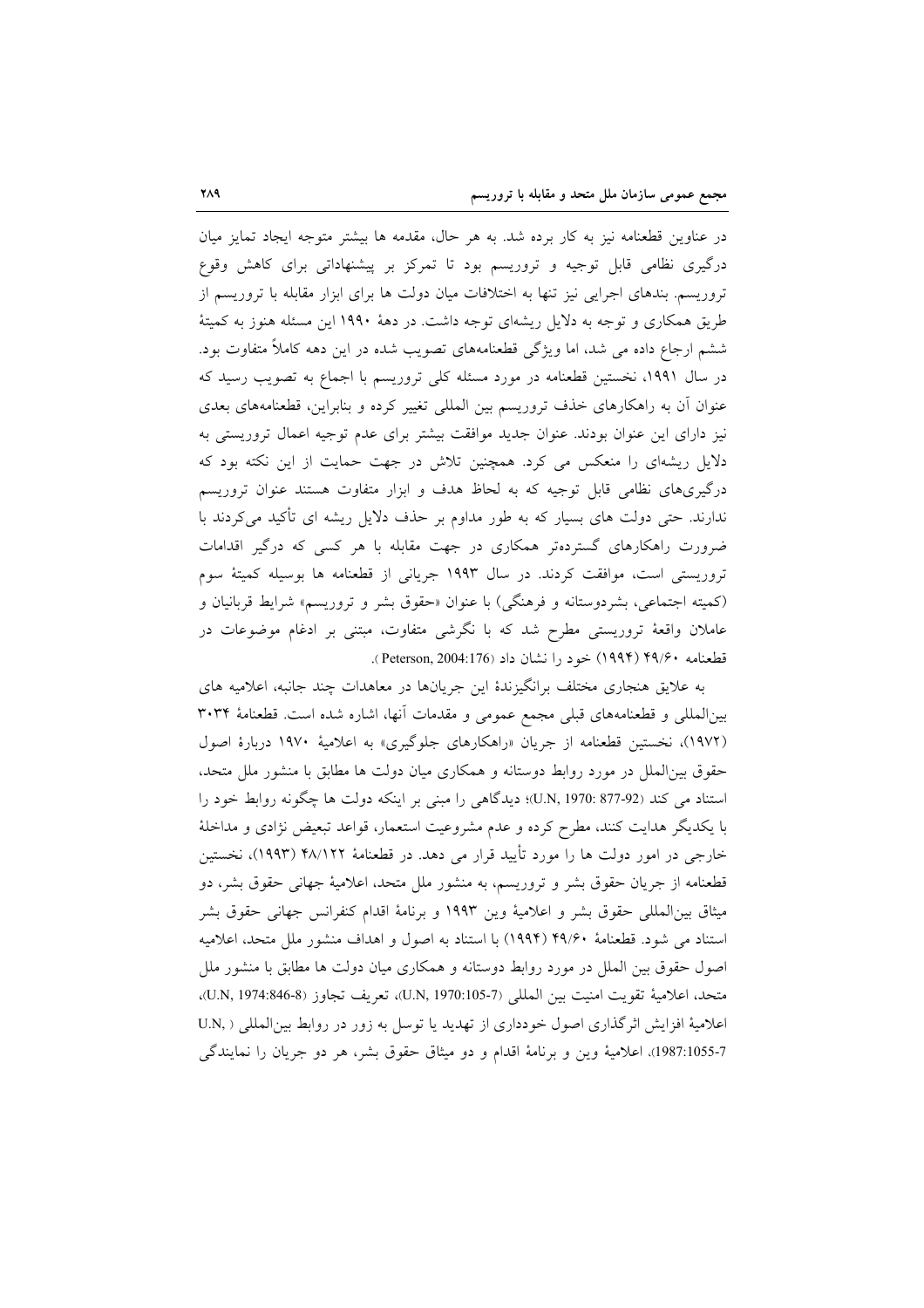می کند. قطعنامههای هر سه جریان را تا سال ۱۹۹۹ نه تنها با عنوان آنها بلکه با قطعنامههای قبلی ذکر شده در مقدمه هایشان می توان یافت. از آن زمان به بعد، شرح هر یک از قطعنامه-های مجمع عمومی با ارجاع به «قطعنامه های پیشین» که دارای همان عنوان بودند، جایگزین گردید. عناوین معمول که می توان از آن توالی قطعنامه های مربوط به تروریسم را پیگیری کرد عبار تند از:

"راهكارهاي جلوگيري از تروريسم":

قطعنامههای ۳۰۳۴ (xxVII) ۳۰۳۳ (xxVII)، ۳۴/۱۴۵، ۱۹۷۷)، ۳۲/۱۴۷ (۱۹۷۷) ، ۳۴/۱۴۵ (١٩٧٩), ١٩/٢٩ (١٩٨١), ٣١/٨٣ (١٩٨٣), ١٩/٠٢ (١٩٨٥), ١٢/٢٩ (١٩٨٧), ٢٢/٢٩  $9.774\lambda$ ,  $9.1190$   $(9.110)$ ,  $9.1100$   $(7.11)$ ,  $7.110$   $(9.110)$ ,  $(9.110)$  $(7+1)$ ,  $Y\Lambda/\mathfrak{F}((7+1)$ ,  $\mathfrak{F}((7+1)$ ,  $\mathfrak{F}((7+1)$ ,  $\mathfrak{F}((7+1)$ ,  $\mathfrak{F}((7+1)$ ,  $\mathfrak{F}((7+1)$ ,  $\mathfrak{F}((7+1)$ ,  $\mathfrak{F}((7+1)$ ,  $\mathfrak{F}((7+1)$ ,  $\mathfrak{F}((7+1)$ ,  $\mathfrak{F}((7+1)$ ,  $\mathfrak{F}((7+1)$ ,  $\mathfrak{F}((7+1)$ ,

"حقوق بشر و تروريسم"

قطعنامههای ۲۸/۱۲۲ (۱۹۹۳)، ۱۸۵/۴۹ (۱۹۹۴)، ۱۸۶/۰۵ (۱۹۹۵)، ۵۲/۱۳۳ (۱۹۹۷)، ١٩/٣٥ (١٩٩٩)، و ١٩/٢٠٥ (٢٠٠١)، ١٧٢/٨٥ (٢٠٠٣)، ٦/١١٦٥ (٢٠٠٢)، ١٥٨/٠٤ (٢٠٠٥)، ١٧١/١٤ (٢٠٠٢)، ١٤٨/٢٩ (٢٠٠٧)، ١٨٥/٣٥ (٢٠٠٨)، ٣٢/١٨٥/٢٣ (٢٠١٠)، ١٤٨/١٩٢ (٢٠١٠)،  $(7.1)$   $90/771$ 

> "راهكارهاي حذف تروريسم"  $\blacksquare$  .

قطعنامههای ۶۶/۱۶۱ (۱۹۹۱)، ۴۹/۶۰ (۱۹۹۴)، ۵۰/۵۳ (۱۹۹۵)، ۱/۲۱۰ (۱۹۹۶)، ۲/۱۶۵  $(1441)$ ,  $\triangle 01/\triangle 0$  ( $...$ ),  $\triangle 01/\triangle 0$  ( $...$ ),  $\triangle 01/\triangle 0$  ( $...$ ),  $\triangle 01/\triangle 0$  ( $...$ ),  $\triangle 01/\triangle 0$  $119/57$ ,  $(7...4)$   $97/179$ ,  $(7...7)$   $97/17$ ,  $(7...9)$   $91/5$ ,  $(7...0)$   $91/57$ ,  $(7...7)$  $(U.N.DOC,2010)(Y\cdot\cdot\cdot)$   $90/YY$ ,  $(Y\cdot\cdot\cdot)$ 

این مجموعه متعدد از قطعنامه های مجمع عمومی نشانگر توجه ویژه به مسئله تروریسم است که خود باعث هنجار سازی در این موضوع می باشد.

### ا**نع**کاس و تکامل سه جریان

زمانی که مسئلهٔ تروریسم در سال ۱۹۷۲ در دستور کار مجمع عمومی قرار گرفت موجب نگرانی زیادی در میان اعضای آن گردید. مجمع عمومی مانند اکثر ارکان شورایی، در ابتدا فقط واكنش نشان داد و تنها زمانى كه نسبت قابل توجهى از اعضا آماده بودند كه آن را به عنوان یک مسئله در نظر بگیرند، موضوع را برای بحث پذیرفت. بنابراین، یکی از ویژگی های مستمر مباحث تروریسم در مجمع عمومی به عنوان یک مسئلهٔ کلی، عدم توافق دولتهای عضو با تعاريف معمول از واژههاي "تروريسم"، "اعمال تروريستي" و "تروريسم بين المللي" بوده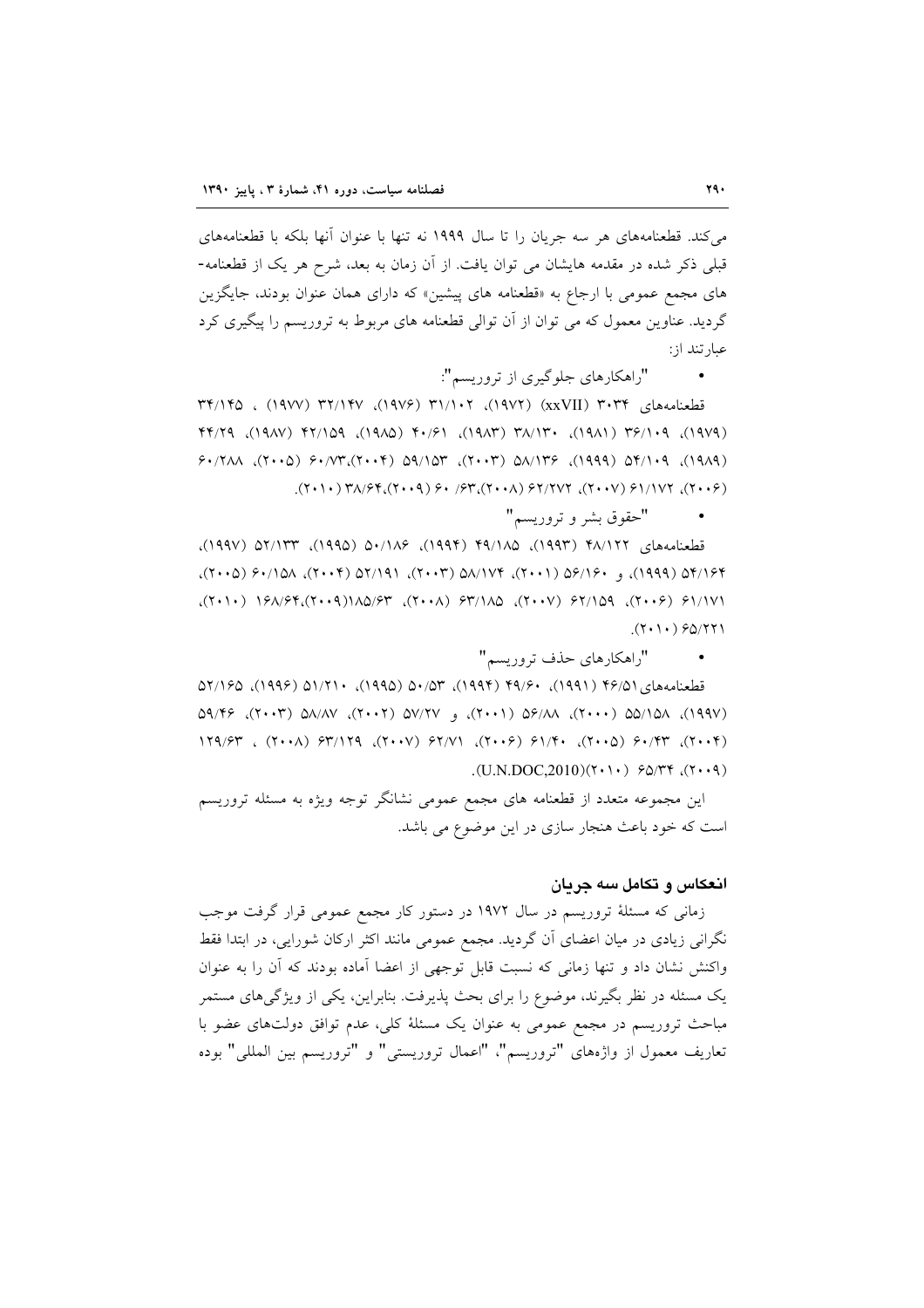است. حتى اعلاميه راهكارهاى حذف تروريسم بينالمللي قطعنامهٔ ۴۹/۶۰ مجمع عمومى تروریسم را در مقوله اعمال کیفری در سه زمینه زیر قرار می دهد:

١. تاكيد مجدد دولت هاى عضو ملل متحد به طور جدى بر محكوميت قطعى تمام اعمال، روشها و رویه های تروریستی به عنوان موضوعی کیفری و غیر قابل توجیه، در هر جایی و بوسیله هر کسی که آن را مرتکب می شود، شامل کسانی که روابط دوستانه میان دولتها را به خطر می اندازند و کسانی که یکپارچگی و امنیت دولتها را تهدید میکنند؛

۲. تایید آنکه اعمال، روشها و رویه های تروریستی، نقض فاحش اهداف و اصول ملل متحد به شمار میروند. آنها ممکن است تهدیدی نسبت به صلح و امنیت بین الملل<sub>ی</sub> باشند و روابط دوستانه میان دولت ها را به خطر میاندازند، همچنین مانع همکاری بین المللی شوند و درصدد نقض حقوق بشر، آزادیهای اساسی و مبانی دموکراتیک جامعه هستند؛

۳. تکرار آنکه اعمال کیفری که در جهت ایجاد وضعیت وحشت در جامعه، بوسیله گروهی از افراد یا اشخاص خاصی به منظور اهداف سیاسی صورت گیرند در هر شرایطی غیر قابل توجیه هستند؛ علی رغم هر ملاحظه سیاسی، ایدئولوژیک، نژادی، قومی، مذهبی و غیره که برای توجيه آنها داشته باشند (U.N, 1994:1294).

ناتوانی در موافقت با تعریف، پدیده ای جدید نیست. جامعهٔ ملل پیش نویس معاهدهای را تهیه کرد که تروریسم را هر گونه اقدام جنایی که علیه دولتی به قصد ایجاد حالت وحشت در اذهان افرادی خاص یا گروهی از اشخاص یا کل جامعه صورت گیرد، تعریف می کرد. اما، هرگز تصویبهای لازم را برای اجرا کسب نکرد. "حقوق بین الملل پیوسته بر ارایه تعریفی از تروریسم فردی و دولتی تاکید داشته است" (النبا و عبدالقادر،۱۳۸۶: ۳۶۹). تعاریف ارائه شده در قطعنامههای مجمع عمومی عبارات مختلف به کار رفته در سال ۱۹۳۷ –که جامعه ملل کنوانسیون جلوگیری و مجازات تروریسم را با جزییات آن مطرح کرد- را به کار می برد، اما آنها فاقد این خصوصیت بودند که اعمال تروریستی باید علیه دولت جهت گیری شده باشد (U.N.DOC,2008). تلاش هايي كه اكنون معطوف به تعريف واژه تروريسم هستند با همان مانعی که تلاش های جامعهٔ ملل مواجه بود، مواجه هستند؛ اینکه چگونه واژه را بدون اینکه مقاومت در برابر رژیمهای سرکوبگر را جنایتکارانه اعلام کنند، تعریف کنند. به طور مثال، "كشورهاى عربى خاورميانه بويژه سوريه و لبنان و اعضاء نهضت عدم تعهد از ابتدا تلاش زیادی را به کار بردند تا واژه تروریسم به طور دقیق تعریف شود و بر تفاوت آن با مبارزات أزادی بخش صحه گذاشته شود. در مقابل، تمامی کشورهای غربی قایل به تفاوت میان عملیات تروریستی و مبارزات آزادیبخش خشونت آمیز نیستند و معتقدند که ارایه تعریف دقیق تروریسم امکان پذیر نیست و مشکلی را در راه مبارزه با آن حل نمی کند" (آل حبیب،۱۳۸۲: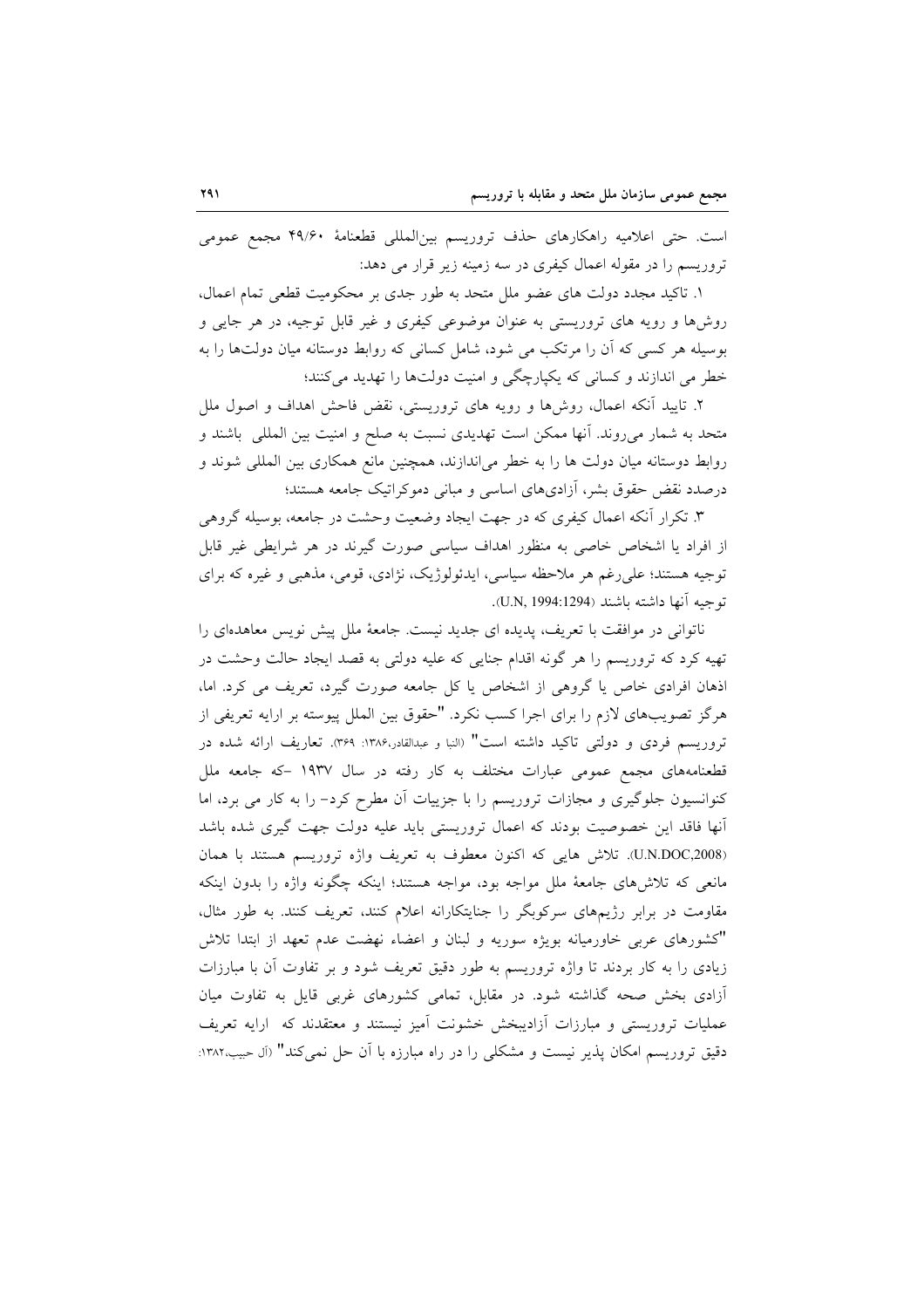١٧٧). اما اين معما، مانع از بحث تروريسم در مجمع عمومي نشده است، ولي با مجادله دولتها بر سر تشخیص مخاصمه مسلحانه مشروع از تروریسم و بر سر اینکه چه میزان بر دلایل ریشهای تروریسم تأکید کنند، تحت تأثیر قرار گرفته است. مجمع عمومی نخستین بار تروریسم را به عنوان مسئله ای مجزا در سپتامبر سال ۱۹۷۲ به ابتکار کرت والدهایم دبیر کل مطرح ساخت که ملاحظهٔ خود را ناشی از چندین واقعهٔ عمدهٔ تروریستی، به خصوص حمله به فرودگاه لود در اسرائیل و دستگیری و کشتن ورزشکاران اسرائیلی در المپیک تابستانی ۱۹۷۲ در مونیخ دانست. او پیشنهاد کرد که مجمع عمومی کمیتهای خاص به منظور بررسی راههای عملی بهبود تلاش های داخلی و بینالمللی برای شناسایی، توقیف و مجازات فعالان اعمال تروریستی تشکیل دهد. با وجود این، بحث مجمع عمومی به سرعت با ائتلافی از دولتهای جهان سوم، بلوک شوروی و چین به سمت پذیرش حقوق جنبش های آزادیبخش ملي در مقابله با رژيمهاي استعماري يا نژادي (سفيد) و ساير اشكال سلطهٔ خارجي، محكوم ساختن چنین رژیمهایی به علت سرکوب جنبشهای أزادی بخش ملی و تأکید بر اینکه مطمئنترین راه برای پایان دادن به تروریسم رفع این اشکال سلطه می باشد، تغییر جهت یافت. اين تغيير توجه با تغيير در عنوان دستور كار و قطعنامه مشخص شد. عنوان پيشنهاد والدهايم عبارت بود از "راهکارهای جلوگیری از تروریسم و سایر اشکال خشونت که جان انسانها را بگیرد یا تهدید کند و یا آزادیهای اساسی را به خطر اندازد." وقتی موضوع برای بحث به کمیته ششم واگذار شد، ترجیحات جهان سوم به بحث گستردهتر در عنوان جدید "راه کارهای جلوگیری از تروریسم بین المللی" معطوف شد از نظر أنها تروریسم پدیده ای است که جان انسانهای بی گناه را بگیرد یا تهدید کند یا آزادیهای اساسی را به خطر اندازد؛ و مطالعه دلایل اصلی اشکال تروریسم و اعمال تروریستی که در فقر، خشم، ظلم و ناامیدی نهفته است همچنین به این منجر میشود که برخی افراد جان خود یا انسانهای دیگر را در تلاش برای تغييرات راديكال فدا كنند انعكاس داده مي شد (Peterson, 2004:179 ). كميتهٔ مخصوص تروریسم بین المللی که بوسیله قطعنامهٔ ۳۰۳۴ تأسیس شد، عهده دار تحقیق در مورد راهکارهای عملی جلوگیری و شناسایی دلایل تروریسم شد. به هر صورت، متن قطعنامه به سوی تأکید بر دلایل فرضی سوق داده شده که با ۷۶ رای موافق به ۳۵ مخالف با ۱۷ رای ممتنع تصويب شد (50 :U.N, 1972). ادامه مخالفت بر سر چگونگی پیشروی بحث در کمیتهٔ مخصوص به تأخیر افتادن در توجه به موضوع در سالهای۱۹۷۳، ۱۹۷۴ و ۱۹۷۵ منجر شد. نخستین سند بین المللی که در آن تعریفی از تروریسم ارایه شد، توافق نامه سال ۱۹۷۳ ژنو در مورد منع و سرکوب تروریسم بین المللی بود. در آن توافق نامه دو تعریف از تروریسم ارایه شد که نخستین آن تعریف معیاری و دومین تعریف بر اساس شمردن برخی مظاهر این پدیده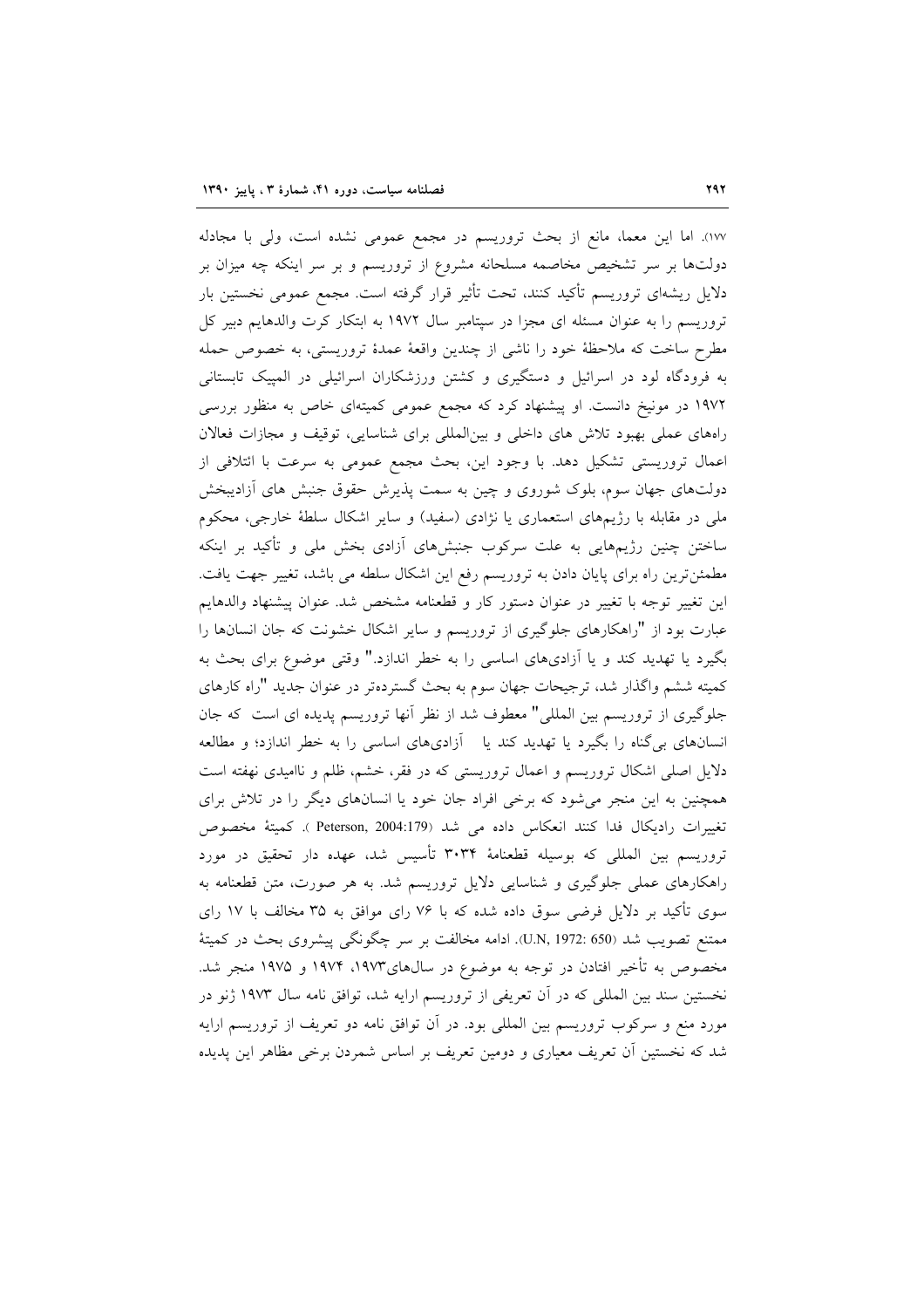بود (النبا و عبدالقادر،۱۳۸۶: ۳۶۹). قطعنامه های ۳۱/۱۰۲ (۱۹۷۶) و ۳۲/۱۴۷ (۱۹۷۷) که اقتدار کمیته مخصوص را تجدید می کنند و قطعنامهٔ ۳۴/۱۶۴ که گزارش های کمیته را مورد پذیرش قرار میدهد، تأکید قوی بر تمایز جنبش های اَزادیبخش ملی از تروریستها را حفظ می کنند اما محکومیت صریح اعمال خشونت بار و توجه کافی به اقدام علیه عاملان أنها به منظور جلب حمایت دولتهای جهان سوم میانه روتر و آراء ممتنع از سوی دولت های غربی را با هم درمیآمیزند. نخستین قطعنامه با آراء ۱۰۰ موافق به ۹ مخالف با ۲۷ ممتنع دومی با آراء ۹۱ موافق به ۹ مخالف با ۲۸ ممتنع، و سومی با آراء ۱۱۸ موافق بدون مخالف با ۲۲ ممتنع تصویب شد (U.N,1976: 834; 1977: 971; 1979: 1149).

در حالی که با جنگ سرد مجادلات شرق و غرب بر سر تروریسم دولتی کمرنگ شد؛ در انتقاداتی که از سیاستهای ایالات متحده، اسرائیل و اَفریقای جنوبی مطرح میشد به طور مداوم به این واژه استناد می شد. قسمتی از این بحث که در مورد حمایت دولت، کمک یا همراهی در عمل تروریستی بود با استفاده از واژه "تروریسم با حمایت دولت"در مباحث اصلی ادغام شد. دولتها این عبارت را هم برای توصیف شرایط ممکن برای همکاری با تروریستها و هم برای متهم ساختن دولتهایی که محرک، حامی، مشوق یا پناهگاهی امن برای تروریستها هستند به کار میبرند. عبارت "تروریسم با حمایت دولت" برخلاف واژه "تروریسم دولتی" اتهامی از هر جهت بوده است به این معنا که به طور مثال از سوی ایالات متحده و سایر دولت ها علیه دولتهایی در آفریقا و خاورمیانه مطرح شده است، هم از سوی کوبا، عراق، لیبی و سایرین علیه ایالات متحده و نیز از سوی تعدادی از دولت های جهان سوم علیه همسایگان نزدیک یا منطقهایشان مطرح شده است. نگرانی دولت ها از استفاده از تروریستها یا همکاری با آنها کاملاً با چارچوب هنجاری مجمع عمومی سازگار است؛ زیرا جريان "راهكارهاي حذف" هميشه از دولت ها خواسته است از كمك، حمايت يا تحمل فعاليت تروريستها در قلمروشان خودداري كنند (Peterson, 2004: 181-2).

تغییر توجه از "تروریسم دولتی" که فعالیتهایی را شامل می شود که با رجوع به حقوق بینالملل در مورد استفاده از زور در روابط دولت ها می توانند محکوم شوند، به "تروریسم با حمایت دولت"، تغییر در تلاش برای تمیز میان تروریسم و مقاومت مسلّحانه قابل توجیه را نیز منعکس می کند. قطعنامه هایی که در دههٔ ۱۹۷۰ تصویب شدند، این امر را مورد تأیید قرار دادند که افراد و گروههای که در مقابل حاکمیت استعمار، نژادگرایان یا اشغال خارجی مقاومت می کنند نباید تروریست شمرده شوند. قطعنامهٔ ۴۰/۶۱ تصویب شده در سال ۱۹۸۵ نیز «نقض گسترده و آشکار حقوق بشر» را در زمرهٔ «دلایل ریشه ای» تروریسم قرار می دهد و بیان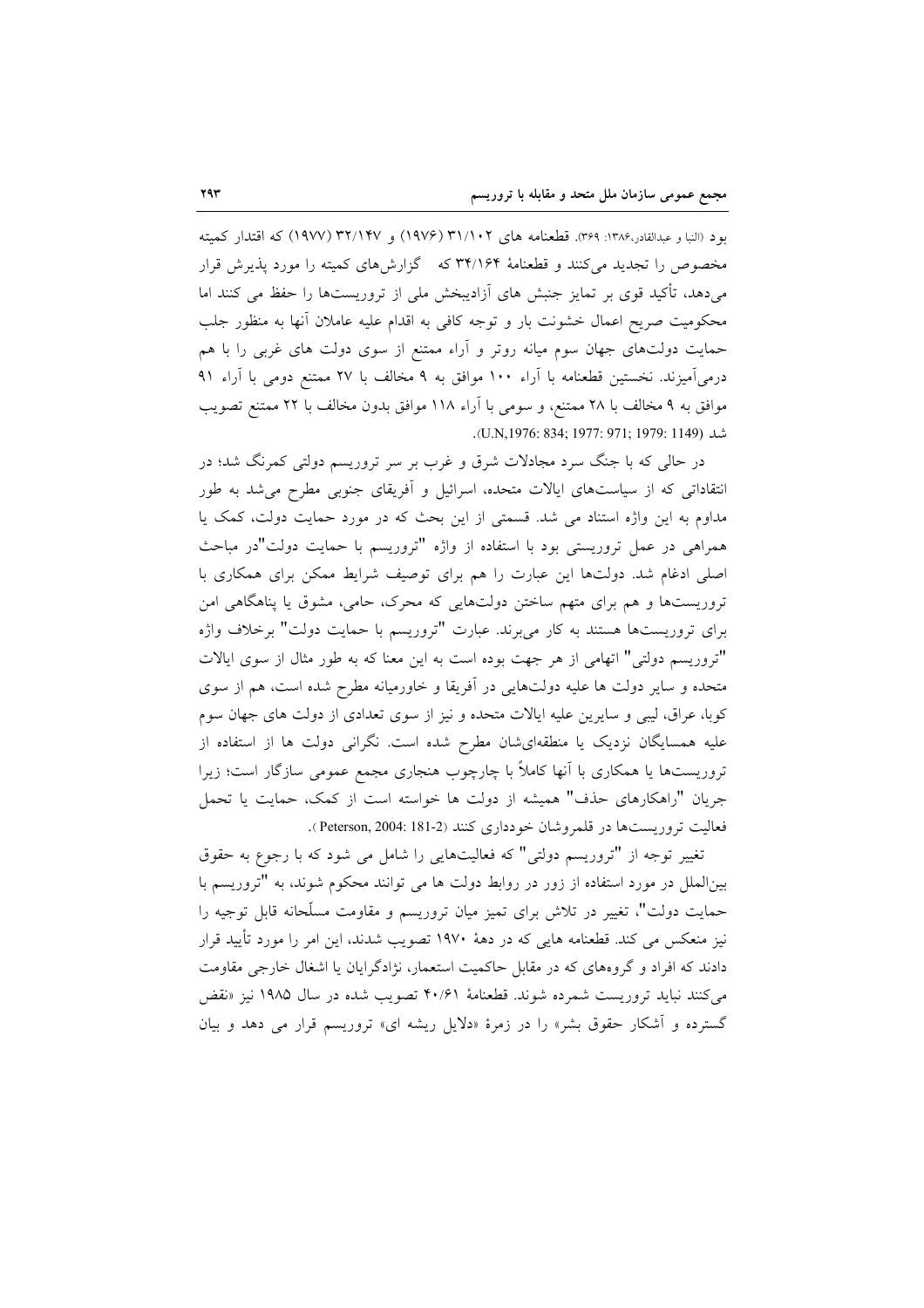می کند که بسیاری از دولتها، افرادی را که علیه رژیمهای ظالم سرکوبگر دست به درگیری مسلحانه مي زنند، تروريست قلمداد نمي كنند (U.N, 1985:168).

پایان جنگ سرد، شرایطی را برای توجه دوباره به مسئله تروریسم بین المللی ایجاد کرد. ابرقدرتها خود را از منازعات جهان سوم و تلاش برای مذاکره در مورد پایان جنگهای داخلی طولانی مدت کنار کشیدند. بنابراین در این شرایط جدید، مجمع عمومی می توانست برای نخستین بار در مورد مسئلهٔ تروریسم به اجماع برسد و قطعنامه ۴۶/۵۱ را در دسامبر ۱۹۹۱ تصویب کرد. نکته قابل توجه ایجاد قاعده جدید برای تشخیص تروریستها از مقاومتکنندگان بر حق در مقابل سرکوب بود که تعریف آنها شامل کسانی بود که مسلوره-شان برای پایان بخشیدن به حاکمیت استعماری نژادگرایان یا سلطهٔ خارجی مشروع تلقی می-شود (5-823 :U.N,1991). این نکته نشان می داد که بیشتر اعضای جنبش عدم تعهد به این دیدگاه تمایل داشتند که حتی افراد و گروه هایی که اهدافی به لحاظ اخلاقی قابل توجیه دارند، در انجام مقاومت مسلحانه خود به استفاده از ابزار به لحاظ اخلاقی قابل توجیه و اعمال محدودیتهای معین احتیاج دارند. امیدهایی بر این اساس که پایان جنگ سرد به معنای کم شدن فعالیت تروریستی خواهد بود، به ناامیدی تبدیل شدند. منازعات جدید و مداوم به خشونت تبدیل شدند و هدف قرار دادن شهروندان عادی شد و مباحث مجمع عمومی با اهمیت یافتن اشخاص درگیر متأثر از تروریسم، سمت و سوی جدید به خود گرفت (Peterson, 2004: 182 ). نگرانی در مورد کسانی که با اعمال تروریستی آسیب میبینند به بهترین شکل در قطعنامههای جریان "حقوق بشر و تروریسم" که پیش نویس آنها در کمیته سوم تهیه شد و بیان گردیده است. نشستهای اخیر ملل متحد در مورد جلوگیری از جرم و اصلاح مجرمین، کمیته ملل متحد در مورد جلوگیری از جرم و نظارت بر آن، کمیسیون حقوق بشر ملل متحد و كميسيون فرعى آن در مورد ارتقاء و حفظ حقوق بشر، منابع اصلى الهام بخش تأملات کمیته سوم بودهاند. این جریان از قطعنامههای مجمع عمومی آغازی بر اظهار نگرانی در مورد شرایط قربانیان و روند مناسب حقوق اشخاص متهم به دست داشتن در فعالیت تروریستی بود. اکنون این جریان از قطعنامهها، معماهای هنجاری را که با وادار ساختن دولت مبنی بر واکنش سریع و مؤثر نسبت به عاملان اعمال تروریستی بدون زیرپا گذاشتن حقوق بشر بین|لمللی و موازین مربوط به آن مطرح شد، انعکاس میدهند. بخصوص پس از سپتامبر ۲۰۰۱، تعادل هنجاری تغییر کرده است، و هواداران حقوق بشر نسبت به سوق دادن تمایلات دولت ها به سمت تبعیت از موضوعات حقوق بشر به منظور همکاری در مقابل تروریستها اظهار علاقه کردهاند. این موضوع را به خوبی می توان در شکست تلاش های مری رابینسون، کمیسر عالی حقوق بشر برای وارد ساختن کارشناسان حقوق بشر به کمیته ضد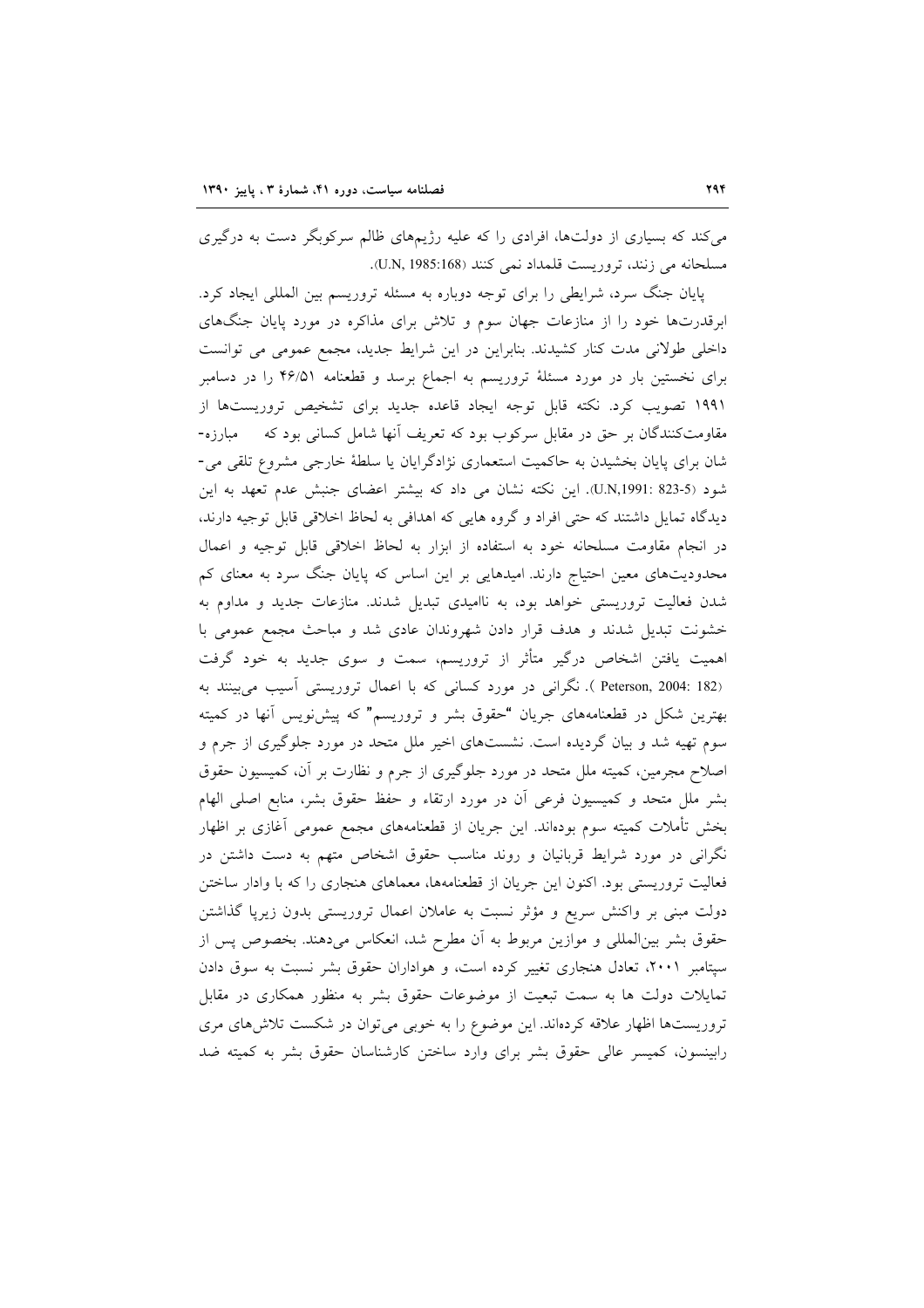تروریسم شورای امنیت مشاهده کرد که موضوع تفسیر بسیاری از جراید نیز بوده است. قعطنامههای جریان "راهکارهای حذف تروریسم" بیشتر دولت محور میباشند و همانند جریان «راهکارهای جلوگیری از تروریسم» چارچوبی هنجاری ارائه میدهند که دولتها را به توجه به تروریسم به عنوان شکلی از اعمال جنایتکارانه و جلوگیری از آن با روشهای پلیسی و به همکاری با یکدیگر برای جلوگیری از آن ترغیب می کنند. علی رغم این که استناد به اعلامية پنجاهمين سالگرد ملل متحد (824 :394 U.N, او اعلاميه هزاره ملل متحد (U.N,2000) در مقدمه های بیشتر قطعنامههای اخیر در مورد تروریسم، دیدگاههایی را مبنی بر جهانی با ثباتتر به لحاظ روابط انسانی، عدالت و برابری در بردارد اما مجمع عمومی نسبت به دلایل اصلی تروریسم توجه کمتری نشان داده است. این جریان از بنبست بر سر تعریف واژه "تروریسم" با مشخصه غیرقانونی دادن به اعمال خاص که سعی یا ارتکاب آنها از سوی تروریستها ممکن است و دولت ها را به همکاری در قبال کسانی که چنان اعمالی را مرتکب میشوند وادار میسازد، اجتناب میکند. ارجاع به "تروریسم دولتی" بطور مداوم در بحثها شنیده می شود؛ اما این واژهٔ در قطعنامههای جریان «راهکارهای حذف» به چشم نمی خورد. این قطعنامهها نگرانیهای اصلی که در بحثهای دههٔ ۱۹۸۰ در مورد "تروریسم دولتی" بیان شده بودند، عنوان میسازند تا بر دو اصل تأکید کنند؛ اول تائید وظیفه دولتها در خودداری از سازماندهی، تحریک، کمک یا مشارکت در اعمال تروریستی علیه دولت های دیگر؛ دوم تأکید بر این امر که اعمال تروریستی نمیتوانند بهانهای برای تهدید یا بکارگیری زور علیه سایر دولت ها باشند. اینجاست که رهیافت مجمع عمومی نسبت به تروریسم آشکارا از رهیافت شورای امنیت دور میشود. قطعنامههای مجمع عمومی بر توجه به تروریسم به عنوان جرمی فراملی که از طریق نظارت از آن جلوگیری می شود تأکید دارند، در حالیکه قطعنامههای شورای امنیت تروریسم را به عنوان مسئلهای امنیتی مورد توجه قرار میدهند. می توان گفت که جريان "راهكارهاي حذف" تأكيد بر نياز به ايجاد قواعد حقوقي داخلي و بين|لمللي كافي به منظور جلوگیری از تروریسم را ادامه میدهد. مجمع عمومی با تأسیس یک کمیتهٔ مخصوص جدید در مورد تروریسم بینالمللی در ۱۹۹۶ سعی در ارتقاء تلاش۱هایش کرد. از این کمیته خواسته شده که شناسایی و کمک به رفع شکافهای موجود در معاهدات چند جانبه جهانی بیردازد که مبین همکاری علیه فعالیت تروریستی هستند، پیشنهادات بلندپروازانهتر مبنی بر ایجاد معاهدمای منسجم با عدم موافقت به سر تعريف واژەهاي "تروريست" و "تروريسم" مجدداً به شكست انجاميده است. انديشهٔ برگزاري يک کنفرانس در سطح عالی در مورد دلایل تروریسم نیز ناموفق بوده است. کمیته مخصوص جدید به تهیه ییش نویس ۱۹۹۷ معاهده جلوگیری از بمبگذاریهای تروریستی ( Convention for the Suppression of Terrorist Bombings) و معاهده جلوگیری از تأمین مالی تروریسم ۱۹۹۹ (Convention for the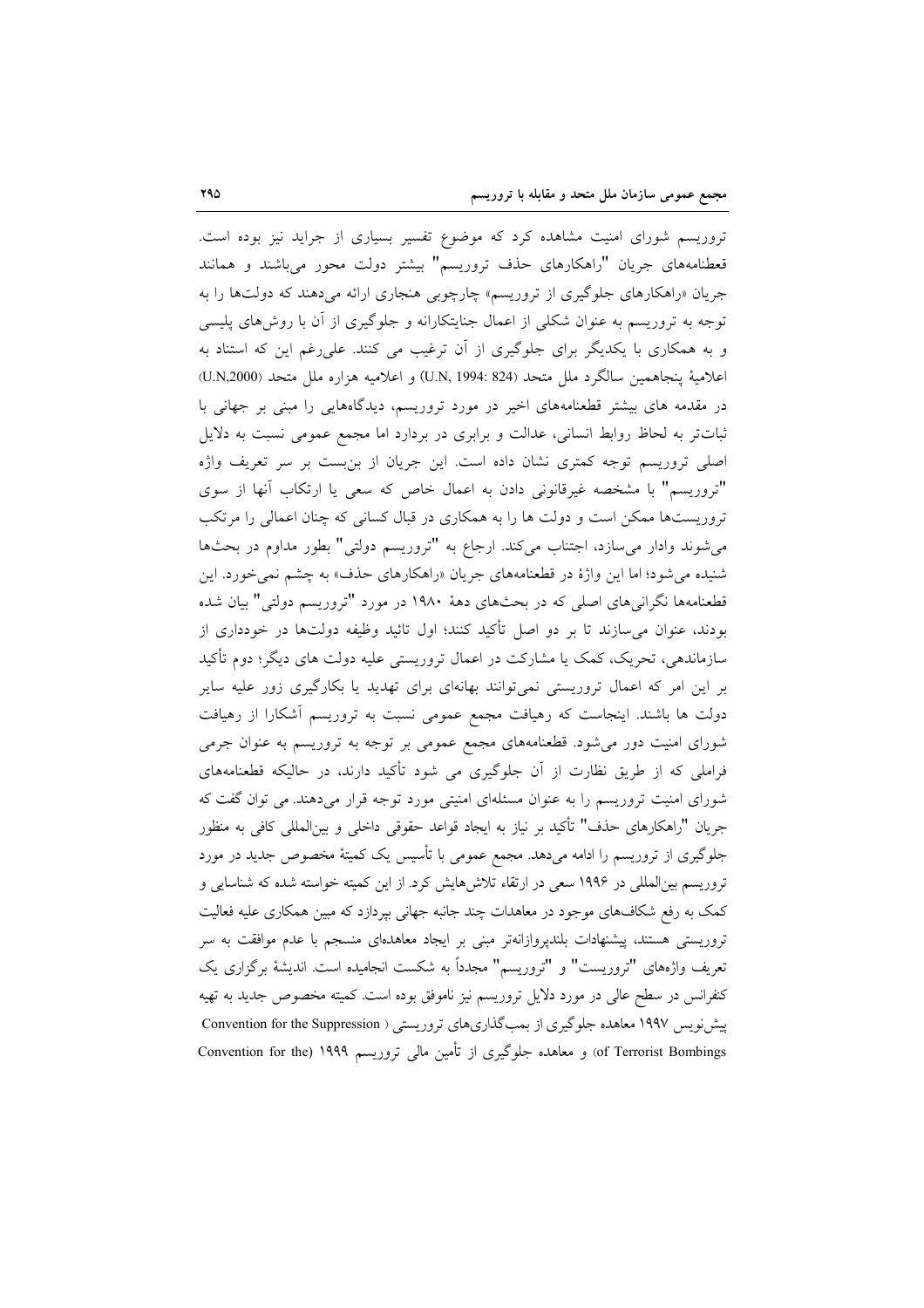Suppression of the Financing of Terrorism) کمک کرد. جریان «راهکارهای حذف» مرتب از دولتهای عضو درخواست میکند که اطلاعات مربوط به پذیرش معاهدات چندجانبه در مورد تروریسم و وضعیت حقوق داخلی شان را در مورد جلوگیری و مجازات تروریسم به دبیر کل ملل متحد ارائه دهند. این اطلاعات، تلاش های کمیته مخصوص را در تشویق اقدام ملی علیه تروریسم هدايت مي كنند. به طور كلي، اين كميته تحت الشعاع كميته ضد تروريسم ( Counter Terrorism Committee) شورای امنیت قرار دارد (Peterson,2004: 183).

# هنجارهای ضد تروریستی مجمع عمومی

مجمع عمومی تعدادی از هنجارهایی که بطور واضح تر تروریستها را از سایر افراد تمیز می دهند، مورد تصدیق قرار داده است. هنجار اول بر این تأکید دارد که نباید با اعمال تروریستی همانند «جرایم سیاسی» برخورد کرد. این هنجار از قاعدهای فاصله می گیرد که در اکثر معاهدات و حقوق داخلی در مورد استرداد یافت میشود و به دولت ها اجازه میدهد از استرداد افرادی که در ضمن درگیری سیاسی سازمان یافته، در مقابل اقتدار دولت خواهان مرتکب جرم شدهاند، خودداری میورزند. هنجار دوم بر این تأکید میکند که به تروریستها نباید پناه داد تا نتوانند از وضعیت پناهندگی استمداد جویند و از مجازات بگریزند. با وجود این، این قطعنامهها، قاعدهٔ سنتی عدم برگشت (استرداد) (Non-Refoulement ) به دولتی که شخص ممکن است به علت وابستگی سیاسی، نژاد، قومیت، جنسیت یا سایر خصوصیتها را مورد پیگرد قرار گیرد حفظ کردهاند (U.N,1996:120). در حالی که قطعنامههای مجمع عمومی و منابع ملل متحد از قطعی اعلام کردن فهرست هنجارها امتناع می ورزند ولی به فهرستی از دوازده معاهدهٔ جهانی در همکاری ضدتروریستی جایگاهی مرکزی می دهند ( ;U.N,1991:824 1996:1209). این معاهدات اعمالی را که باید به عنوان جرائمی برای پیگیری به آن توجه شود و نه اعمالی سیاسی و مورد احترام را تعریف میکنند. تغییر دیدگاهها در مورد شروط مخاصمه مسلحانه مشروع در این معاهدات دیده می شوند. معاهدات قبلی موادی را که طیفی از شرایط را تعریف میکردند در برمی گرفت و همیشه شامل اعمالی بود که در ضمن مقاومت در برابر سلطهٔ خارجی استعمار و نژادپرستان صورت میگرفت که آنها را اعمال کیفری نمیشمردند. معاهدات منعقد شده بعد از سال ۱۹۸۵، این شروط را محدود و یا حذف میکند و در قاعدهسازی در مورد ادعای صلاحیت دولتها نسبت به اعمال کیفری، کلیتر میباشند. معاهدات چند جانبهٔ فعلی روی هم رفته، ده عمل زیر را به عنوان جرم تعریف میکنند: موافقتنامههای چند جانبهٔ فعلی روی هم رفته، ده عمل زیر را به عنوان جرم تعریف میکنند: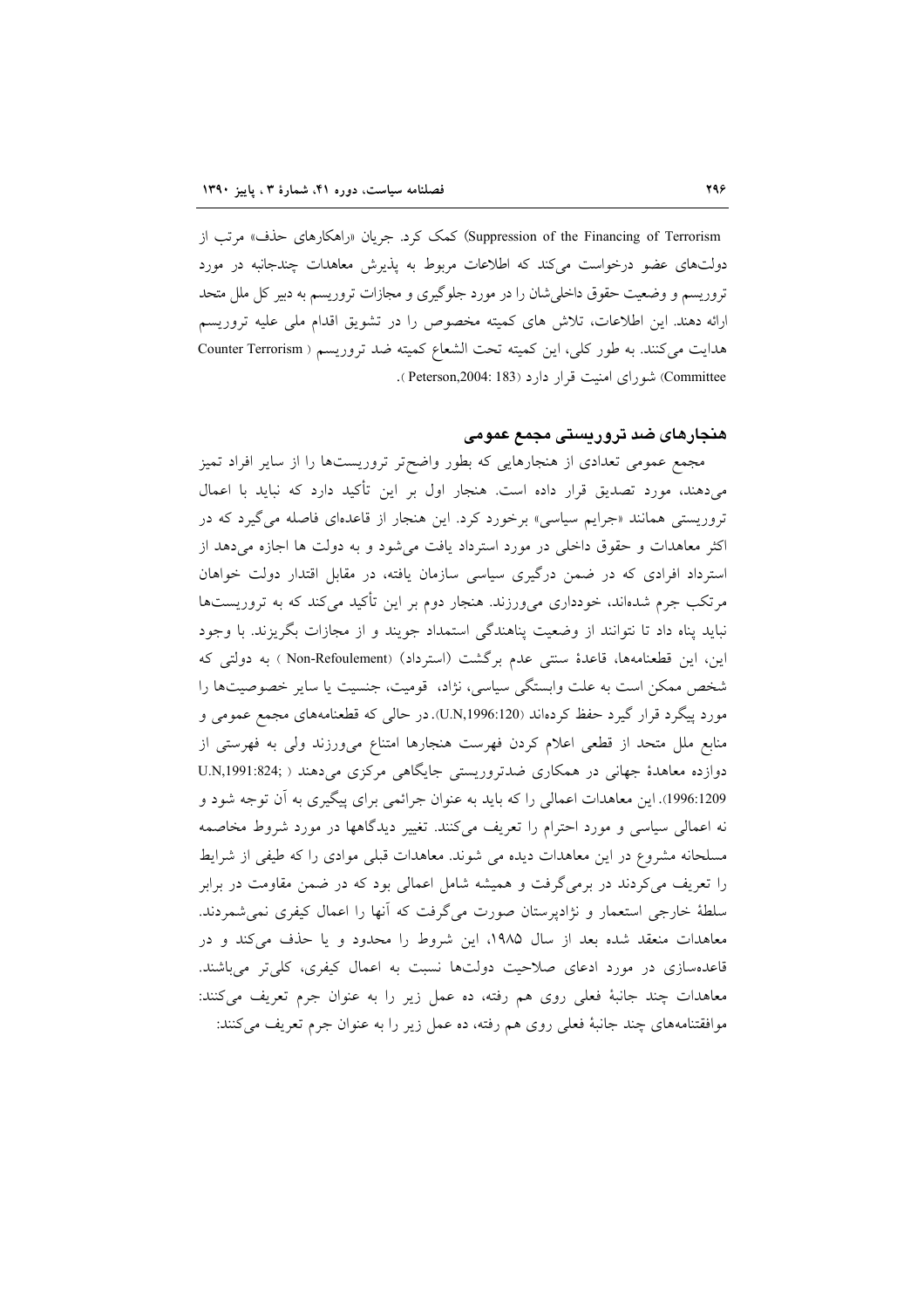هر عملی که درون هواپیمای در حال پرواز بر فراز دریاهای ساحلی، امنیت هواپیما يا نظم درون أن را به خطر اندازد يا اين امكان را ايجاد كند (U.N, 1963:704)؛

گروگان گرفتن هواپیما بطور مستقیم یا با مجبور ساختن خلبان به تغییر مسیر ( .U.N  $\sim$  $(1971:133)$ 

مداخله در يرواز امن با خشونت عليه اشخاص؛ اعمالي جهت صدمه رساندن به هواپیما؛ کارگذاشتن مواد منفجره یا مواد دیگر در هواپیما؛ وارد ساختن خرابی یا صدمه به هواپیما روی زمین طوری که پرواز را غیر ممکن کند؛ ایجاد خرابی، صدمه یا دخالت در تسهیلات هوانوردی؛ یا انتقال اطلاعات غلط که امنیت پرواز را به خطر اندازد ( .U.N :(1971:1151

تصرف کنترل، حمله، یا صدمهرسانی پرشدت که در اثر آن امنیت سکوهای ساحلی به خطر افتد (U.N,1988: 685)؛

تصرف کنترل کشتی در دریاهای ساحلی (U.N,1988:672)؛

قتل، ربودن، یا حمله به سران دولت یا حکومت، وزیران امور خارجه، یا نمایندگان سازمانی دولتی یا میان دولتی دارای مصونیت دیپلماتیک که در زمان حمله به ساختمانهای اداری، منزل شخصی، یا وسایل نقلیهشان که ممکن است به آنها صدمه بزند، خارج از کشور خود هستند (U.N,1973:775)؛

دریافت، تصرف، انتقال یا واگذاری ایزوتوپها و اورانیومها و پلوتونیمهایی که در ساختن اسلحه مفيد هستند (U.N,1980:419-33)؛

توقيف يا گرفتن شخصي به منظور وادارساختن يک حکومت، سازمان بين|لمللي بين دولتي، شخص حقيقي يا حقوقي، يا گروهي از افراد به انجام يا عدم انجام كاري  $(U.N, 1979: 1144)$ 

خشونت علیه افراد، تسهیلات، یا هواپیمای در حال خدمت در فرودگاههای بین(لمللی هوانوردی کشوری که منجر به مرگ یا آسیب جدی و خرابی یا صدمهٔ جدی به تسهیلات فرودگاه یا هواپیما شود و عملکردهای فرودگاه را مختل سازد (U.N,1988)؛

تخریب یا صدمهرسانی عمومی به ساختمانهای عمومی یا سایر فضاهای عمومی به قصد مرگ يا صدمه به ساكنان آنها (U.N,1997:1348)؛

تأمین مالی آگاهانه افراد یا گروه های درگیر در تروریسم بطور مستقیم یا غیرمستقیم يا كمك كردن به آنها از طريق پولشويي (U.N,1999:1233).

همانطور که برخی مفسرین اشاره کردهاند اکثر این کنوانسیونها، هنجارهایی را در برابر حمله به شهروندان، گروگانگیری، یا کشتن زندانیان بنا می،نهند که مطابق حقوق جنگ مدون شده در کنوانسیون ژنو ۱۹۴۹ و پروتکلهای الحاقی ۱۹۷۷ است. هنجارهای معاهده همچنین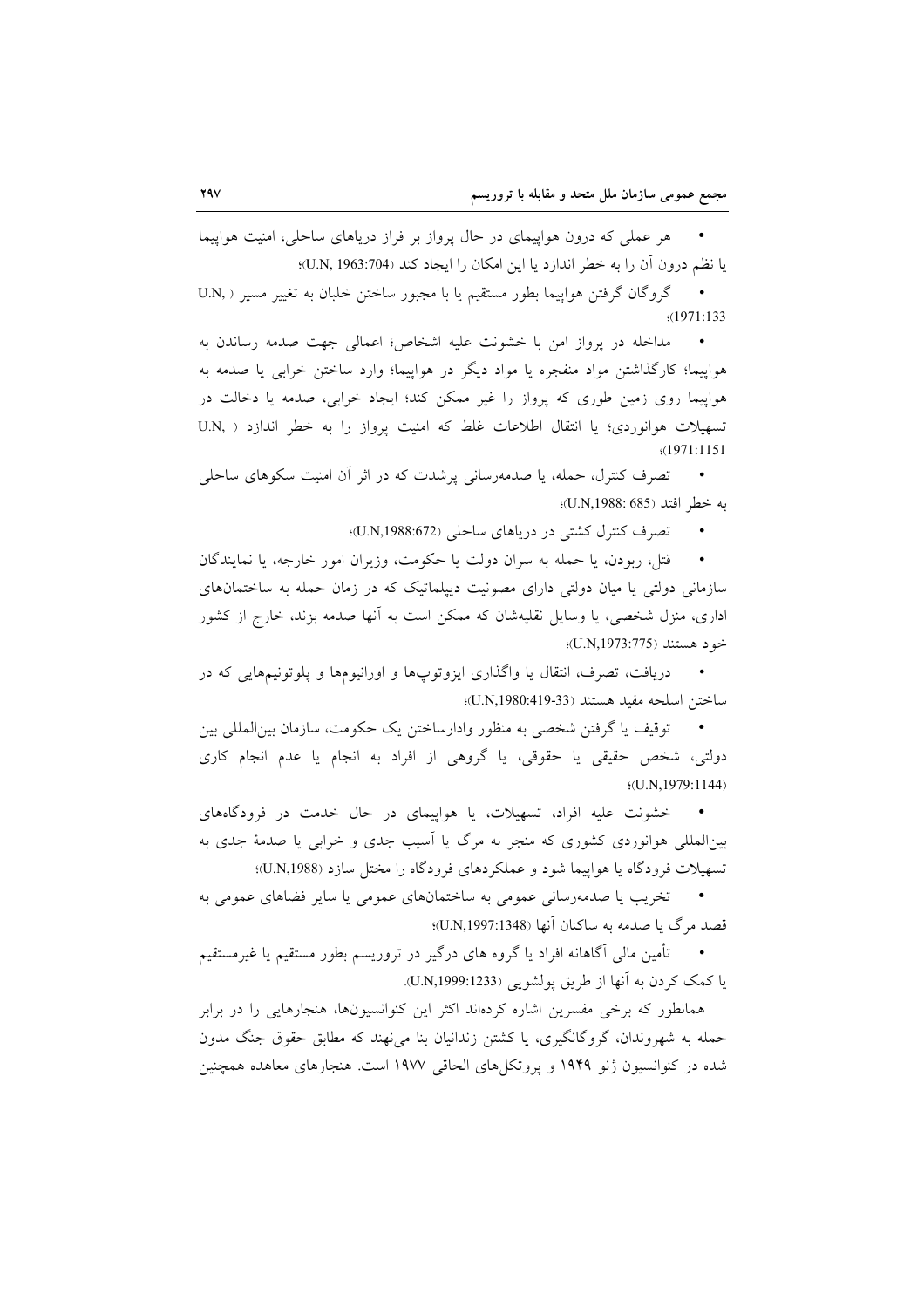درکی گسترده از اینکه تروریستها از طریق حمله به گروهی ثالث و با فشار آوردن به بازیگر مورد نظرشان به دنبال رسیدن به اهداف و خواستههای خود هستند ارائه می دهند (Kuttrie,1993). قابل ذکر است که معاهده بین المللی جلوگیری از اعمال تروریسم هستهای (Convention for the Suppression of Acts of Nuclear Terrorism) نیز در ۱۳ آوریل ۲۰۰۵ با اجماع بوسیله مجمع عمومی ملل متحد در مورد مالکیت یا بکارگیری غیرقانونی وسایل یا مواد هستهای بوسیله بازیگران غیردولتی تصویب شد. این کنوانسیون از دولت ها میخواهد که چارچوبهای قانونی مرتبط با کیفری اعلام کردن جرائم مربوط به تروریسم هستهای ایجاد نمایند، جرائم گزارش شده را مورد تحقیق قرار دهند و به طریق مقتضی به دستگیری، بازجویی و استرداد مجرمان مبادرت کنند. این معاهده همچنین، همکاری بین المللی با تحقیقات و بازجوییهای تروریسم هستهای، از طریق تقسیم اطلاعات، استرداد و انتقال بازداشت شدگان به منظور کمک به تحقیقات و بازجویی های خارجی را درخواست می کند. این کنوانسیون با تمرکز بر تحقیق و بازجویی افراد تا حدی نیز رفتار با بازداشت شدگان را مطرح می سازد. کنوانسیون تروریسم هستهای نخستین کنوانسیون ضدتروریسم است که بعد از حوادث ١١ سپتامبر ٢٠٠١ تصويب شده است در حالي كه پيش نويس اوليه آن در سال ١٩٩٧ بوسیله روسیه پیشنهاد داده شد. این معاهده در ۱۴ سپتامبر ۲۰۰۵ برای امضاء گشوده شد و ۳۰ روز پس از امضاء و تصویب حداقل ٢٢ كشور، لازم الاجراء مى شود (براى مشاهدهٔ متن این معاهده بنگريد به: http://www.un.int/usa/a-59-766.pdf.

مواد مربوط به حوزهٔ صلاحیت این معاهدات، قواعدی را برای همکاری در مقابل عاملان تروریسم، با تعریف شرایطی که دولت ها می توانند در مورد واقعهٔ تروریستی خاصی ادعای صلاحیت کنند، پادمانهای رویهای خاص برای متهم طرح کنند، و دولت هایی که عاملان متهم در آنجا قرار دارند را وادار به محاکمه یا تحویل آنها به دولت دارای صلاحیت برای محاکمه کنند، بنا می نهند. قاعدهسازیهای این مواد در طی زمان با تمایل دولت ها به ایجاد تعهدات روشن تر، تغییر کرده است. این کنوانسیونها اغلب بازتابی از قطعنامههای حاضر مجمع عمومی میباشند، زیرا نمایندگان درگیر در مذاکرات متأثر از تغییراتی هستند که در قاعدهسازیهای این قطعنامهها صورت میگیرد. این کنوانسیونها ابتدا بر پاسخهای پس از حمله در مورد شناسایی محل و محاکمهٔ عاملان متهم تمرکز دارند. مجمع عمومی همچنین دولت ها را به اقدامات پیشگیری کننده تشویق کرده است و انواع راههای کاهش احتمال فعالیت تروریستی را مورد تأييد قرار داده است (Peterson,2004:186).

کمیتهٔ مخصوص مجمع عمومی در مورد تروریسم از طریق ساز و کار گزارشی که نخستین بار در قطعنامهٔ ۵۱/۲۱۰ در ۱۹۹۶ تأسیس شد، کارکرد یادآوری و تشویقکننده نیز دارد؛ از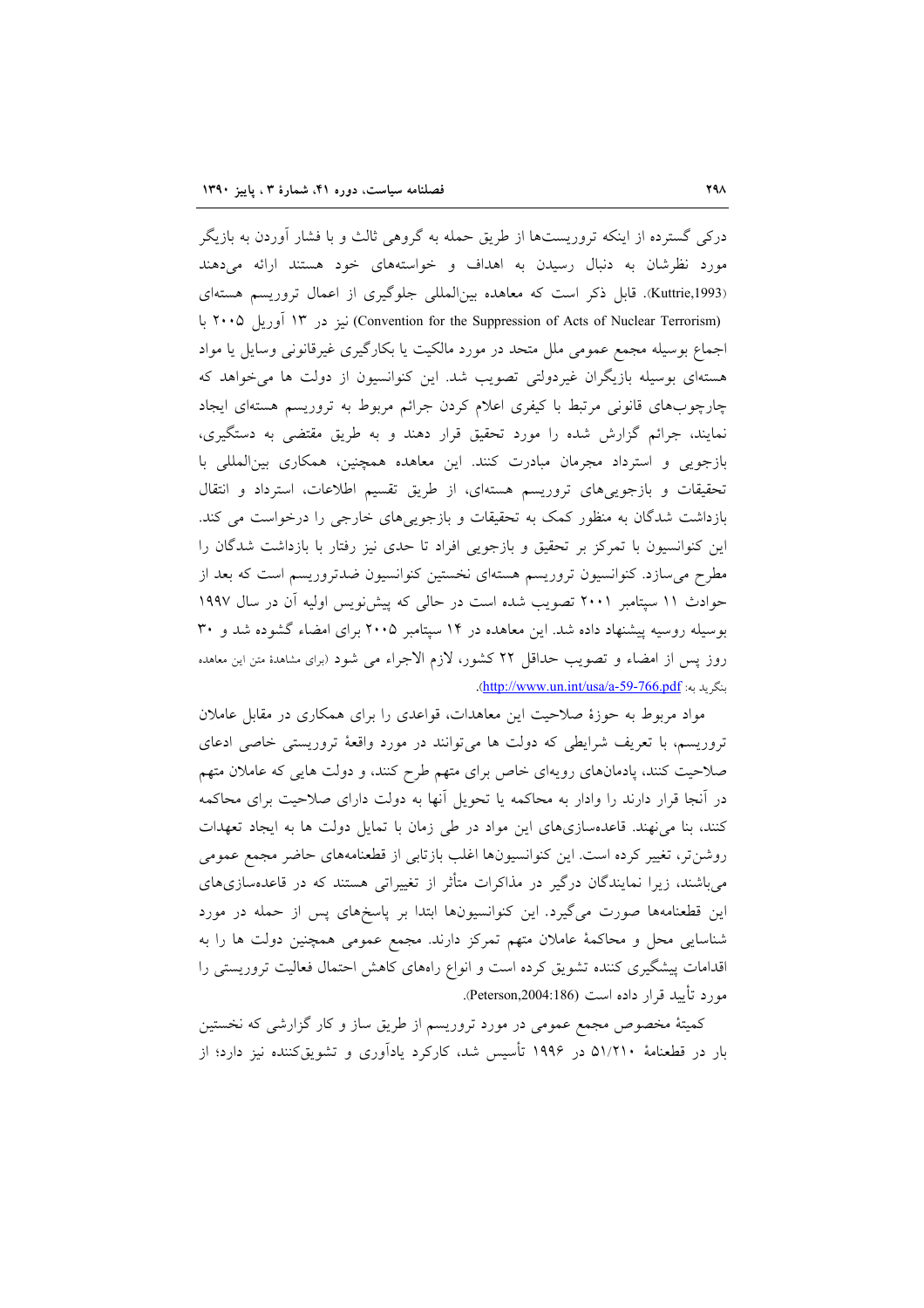دولتها می خواهد که معاهدات جهانی، منطقهای، و دو جانبه در مورد جلوگیری از فعالیت تروریستی را که در آن عضو هستند تا وقایع تروریستی و پیگردها و محکومیتهای افراد به علت فعالیت تروریستی را برشمارند، و اطلاعات مربوط به قوانین داخلی و ترتیبات مربوط به جلوگیری از تروریسم را ارائه دهند، فهرست کنند. پاسخ دولت ها متفاوت بوده است، اما نظام گزارش این امکان را ایجاد می کند که کمیتهٔ مخصوص کارکردی همچون یک یادآور در جهت همکاری گستردهتر در مقابل تروریسم داشته باشد، با این وجود به نوعی با تأمین نظام گزارش مشابه، کمیتهٔ تروریسم بوسیله قطعنامهٔ ۱۳۷۳ شورای امنیت در ۲۰۰۱، تحتالشعاع قرار گرفت (Bayefasky,2000). استراتژی جهانی ضد تروریسم ملل متحد که به شکل یک قطعنامه (A/RES/60/288) و یک برنامه اقدام الحاقی در دسامبر ۲۰۰۶ بوسیله دولت های عضو پذیرفته شد نیز از اهمیت برخوردار است. چون دولت ها برای نخستین بار با یک رهیافت استراتژیک مشترک برای مبارزه با تروریسم موافقت کردندو تصمیم گرفتند که گامهای عملی چه به طور انفرادی چه جمعی برای جلوگیری و مقابله با تروریسم برداشته شود(U.N,2006).

## تأثير قطعنامههاي مجمع عمومي بر رفتار دولت ها

ارزیابی میزان تأثیر مجمع عمومی بر رفتار دولت ها برای اقدام علیه تروریسم دشوار است زیرا عناصر زیادی وارد بازی می شوند. نگاهی دقیقتر به رفتار دولت ها نشان میدهد که وقایع تروریستی عمده بخصوص آنهایی که در نزدیکی ً دولتی اتفاق میافتند، تأثیری به مراتب بیشتر را نسبت به قطعنامههای مجمع عمومی بر تمایل آن دولت در توجه به تروریسم دارد؛ این نیز واضح است که توجه دولت ها متغیر است و کم و زیاد می شود اما ارزیابی اینکه به چه میزان این تغییرات وابسته به وقوع حادثه تروریستی است، سخت میباشد. شرایط سیاسی هرچه باشد، قطعنامههای مجمع عمومی در مورد تروریسم بطور علنی و کنوانسیونهای چند جانبه در مورد اعمال غیرقانونی بطور ضمنی دولتها را وادار به خودداری از تهدید یا بکارگیری نیروی مسلح علیه دولتی دیگر در پاسخ به وقایع تروریستی می کنند. یکی از نشانههای اولیهٔ آمادگی دولتها در سختگیری نسبت به تروریستها، تصویب یا الحاق به کنوانسیونهای چند جانبهای است که اعمال خشونتبار را غیرقانونی اعلام میکنند و یا راهکارهای مبتنی بر جلوگیری را مطرح میسازند. تصویب کنوانسیونهای چند جانبه اغلب رویهای طولانی میباشد، اما وقوع قابل توجه مسئلهای که در کنوانسیونی مطرح شده است، این روند را تسریع میکند. به هر حال گام تصویب قبل از ۱۱ سپتامبر داشته شده بود و نشان میدهد که مسئله تروریسم بینالمللی از قبل در دستور کار دولتها قرار داشته است ( :Peterson, 2004 191). تصویب به منزله قول دادن به عمل کردن به شیوهای خاص است. در بسیاری از کشورها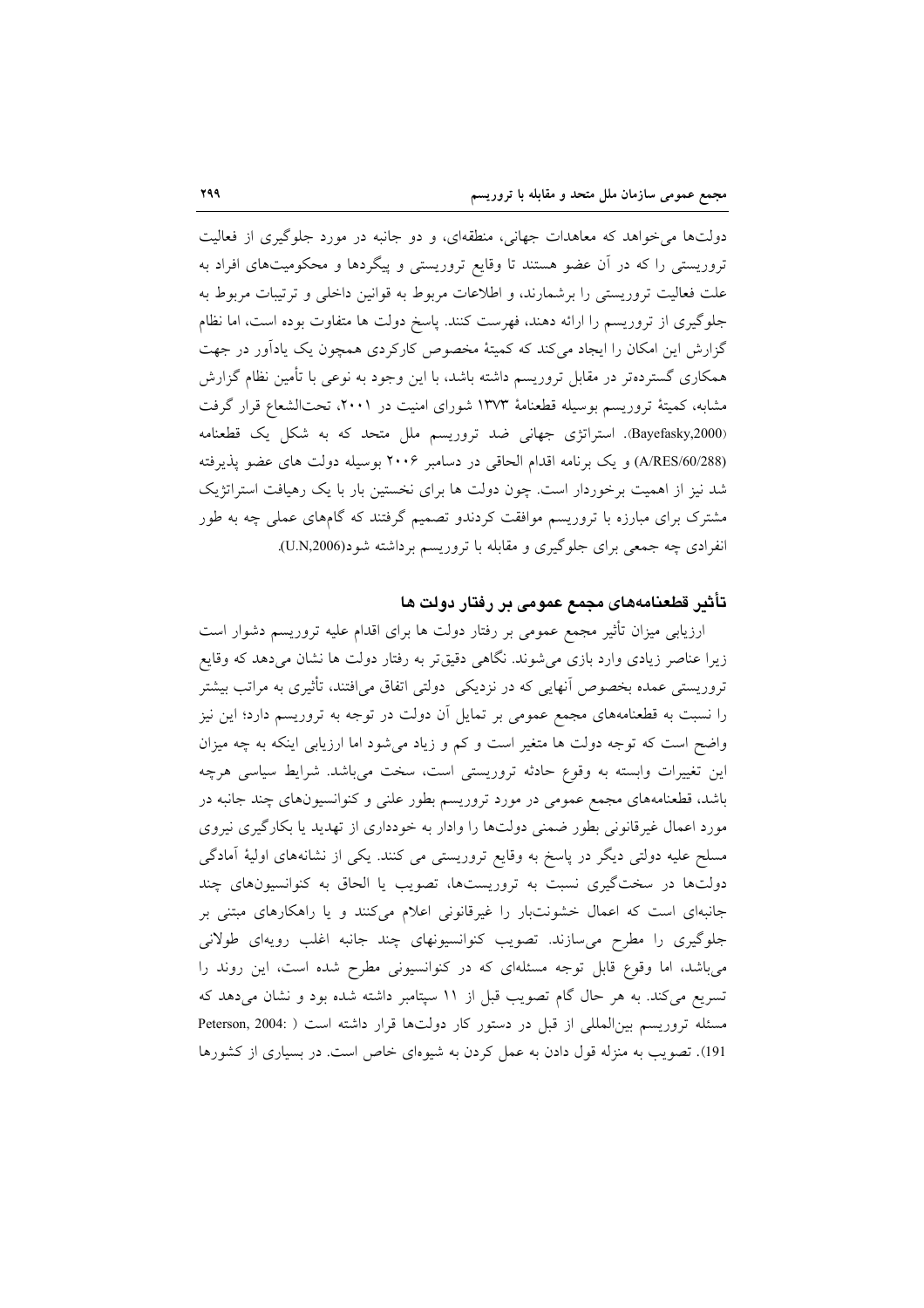عمل نیاز به پیش رفتن با قانون اساسی یا احکامی دارد که شروط معاهده را در حقوق داخلی ادغام نماید. قطعنامههای مجمع عمومی در مورد حذف تروریسم از دولتها درخواست میکنند که تغییرات قانون اساسی داخلی را در مورد عمل تروریستی گزارش دهند، و اکثر دولتها حداقل برخی از جزئیات حقوق داخلی را گزارش میدهند. بسیاری از دولتها نیز نیاز به ایجاد ظرفیت اجرایی به منظور اجرای تعهدات جدید خود دارند. ملل متحد این نیاز را از طرق محدودی عنوان ساخته است. در سال ۱۹۹۹، شاخهٔ تروریسم به طور مجزا درون دفتر بین|لمللی کنترل جرم تأسیس گشت که شماری از فعالیتها را شامل سازماندهی کارگاههایی برای کارگزاری های اجرای حقوق داخلی به عهده گرفته است (بنگرید به: .http://www. Odccp Org / terrorism). به هر حال "كنوانسيون هاى ضد تروريسم از دولت هاى عضو مى خواهند که در تعقیب و مجازات متهمین با توجه به سازوکار پیش بینی شده در این کنوانسیون ها، همکاری لازم را به عمل آورندو به نحوی رفتار کنند که هیچ مکان امنی برای تروریست ها وجود نداشته باشد. اما نظام های اجرایی که در کنوانسیون های ضد تروریسم پیش بینی شده عملاً در مبارزه با تروریسم موفق نبوده اند" (کرم زاده، ۱۳۸۲: ۱۵۹).

### نتبجه

قطعنامههایی که تروریسم را به عنوان مسئلهای کلی عنوان میسازند در واقع بیان شکل گیری هنجارهای برخوردار از حمایت گسترده میان دولت های عضو در زمان تصویب آنها و نشانههای مبنی بر گستردگی آن حمایت از طریق آراء و بیانیههای مورد بحث، هستندو طبیعی است مجمع عمومی مناسب ترین محل برای ارائه آن است. خطوط راهنما که تا به حال در مورد تروریسم بینالمللی اتخاد شده است نشان دهندهٔ ترجیح به برخورد با عمل تروریستی به عنوان مسئلهای مربوط به اجرای حقوق فردی و جمعی و نه بهانهای برای تهدید یا استفاده از نیروی مسلح است. مجمع عمومی واژه تروریسم را تعریف نکرده است و با رهیافتی غیرمستقیم اعمالی خاص را بدون توجه به انگیزه یا شرایط أنها، جنایی تشخیص میدهد. مجمع عمومی برخی راهکارهای عملی را نیز پیشنهاد کرده است که اعمال تروریستی را سختتر می سازد. قطعنامهها همچنین این امر را آشکار می سازند که عنوان تروریست را نمی توان برای افراد درگیر درآنچه اکثریت مجمع عمومی أن را اعمال قابل توجیه مقاومت سیاسی تلقی میکند، به کار برد و در سایر موارد هم قربانیان و هم عاملان متهم، حقوقی دارند كه شايستهٔ رعايت است.

در متن قطعنامههای تصویب شده در دههٔ ۱۹۹۰ اظهار نگرانی در مورد شرایط ترغیبکننده تروریسم کمتر به چشم می خورد اما در مباحث مجمع عمومی به سه شکل دیده می شود. اول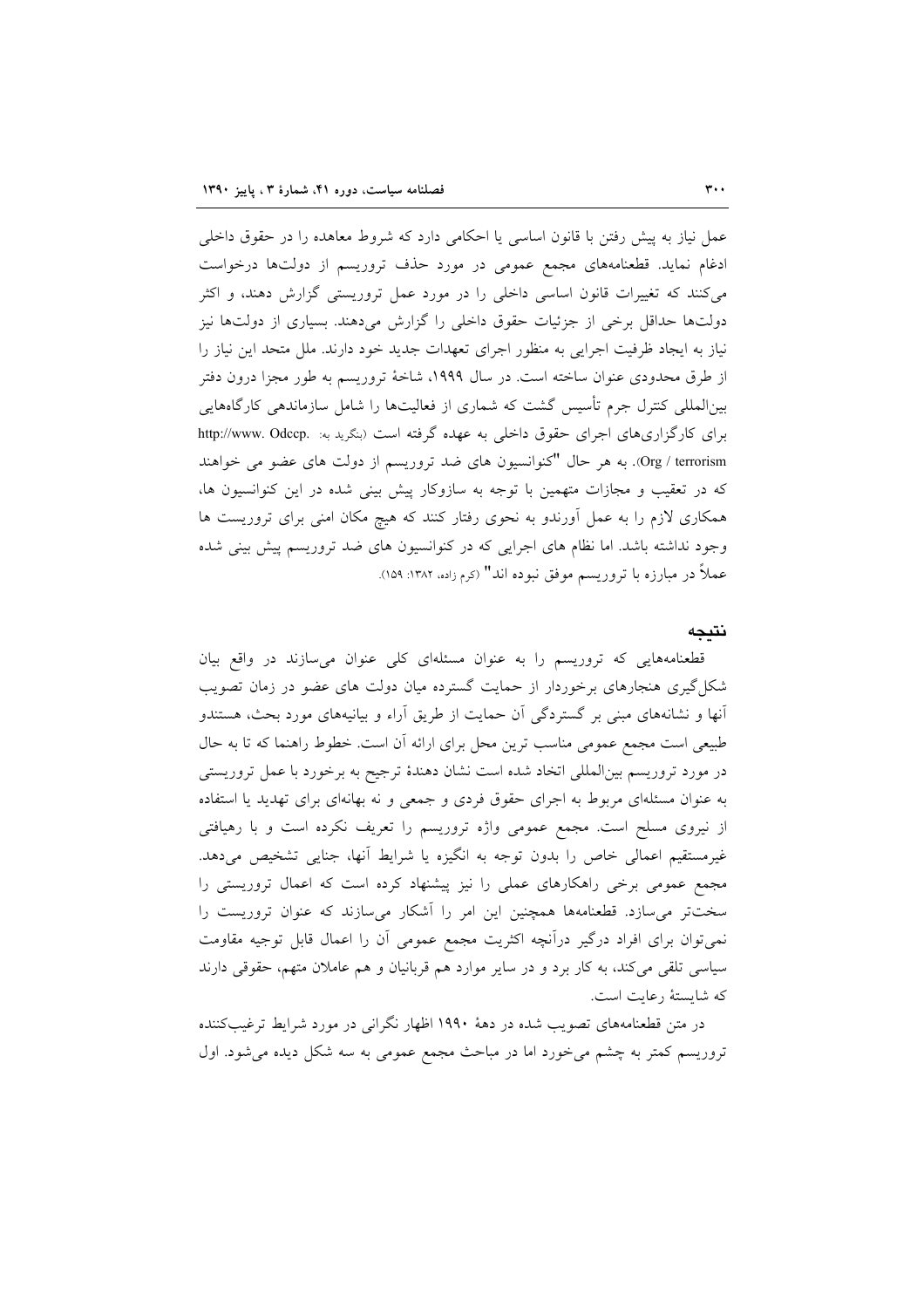در مباحث کلّی مربوط به قطعنامههای در ارتباط با تروریسم در کمیتههای سوم و ششم و تلاش های مداوم جهان سوم به منظور برپایی کنفرانس سطح بالا در مورد تروریسم بوسیله مجمع عمومی که دلیلی اصلی را شناسایی و مطرح می سازد. دوم «در بیانیههایی در مورد شرایط خاص که شامل دلایلی است که گروهی را به اتخاذ مقاومت مسلحانه واداشته است. سوم در قطعنامههایی که به مسائل دیگر مربوطاند. برخی از آنها مانند اعلامیهٔ هزاره، تصوراتی را مبنی بر جهانی بهتر که در آن منازعهٔ خشونتبار در تمامی اشکال آن رفع میشود، بیان میسازند. برخی دیگر، همچون قطعنامههای مربوط به خلع سلاح هستهای یا تجارت بین|لملل این امر را عنوان میکنند که ناکامی در پیشرفت خلع سلاح یا خلق نظام اقتصادی بین المللی برابر، شرایطی را بوجود آورد که موجب تروریسم است. با وجود این، برخی از دولت ها مثل ایالات متحده اَمریکا از بحث در مورد دلایل ریشهای کاملاً اکراه دارند و قطعنامههای در ارتباط با آن را کمتر میپذیرند، و اکثریت مجمع عمومی در برخورد با این اکراه موفقیتی نداشته است. تلاش های مجمع عمومی در ارتقاء هماهنگی چه به شکل ساخته پرداخته کردن چارچوب حقوق بینالمللی برای تقویت همکاری علیه تروریسم یا به شکل وادار ساختن حکومتها به همکاری با یکدیگر، نتایج مختلف داشته است. اینجا نیز ایستارهای دولت های عضو، تعریف کنندهٔ عمل مجمع عمومی است. آنچه در مورد جریان فعلی "راهکارهای حذف" قابل توجه است، وسعت اجماعی است که در سطح گفتاری در خصوص اتخاذ راههای اضافی در مقابله با مرتکبین اعمالی خاص و بستن مفرهای قانونی که به مرتکبین اجازه مي دهند از پيگرد و مجازات اجتناب كنند، وجود دارد.

در ميان حقوقدانان بين المللي و ساير اصلاح كنندگان، سنت ديرينهاي مبني بر حمل اقتدار گسترده حقوقی و همچنین اخلاقی وجود دارد. آنها اینگونه استدلال میکنند که برخی قطعنامهها با ذكر و استمداد از آنها بطور مكرر، وضعيت قواعد حقوقي محدود كننده را یافتهاند. آنها متذکر می شوند که قطعنامهٔ ۳۷۷ "اتحاد برای صلح" برای توجیه نقشی فعال در مدیریت بحران یا حل و فصل مخاصمه بکار رفته است و این امر از طریق برگزاری كنفرانسها يا جلسات خاص در مورد شرايطي بخصوص، همانند جلسهٔ ١٩٨٠ در مورد افغانستان يا جلسة ١٩٨٢ در مورد خاورميانه انجام شده است (Van krieken,1999). آنها اينگونه ملاحظه می کنند که قدرت مجمع عمومی برای ایجاد ارکان فرعی براساس مادهٔ ۲۳ منشور، میتواند در تأمین ارکان شبه قضائی برای برخورد با فعالیت تروریستی مورد استفاده قرار گیرد. أنها همچنین به این امر اشاره میکنند که مجمع عمومی با عدم پذیرش استوارنامهٔ نمایندگی، بر دولتهای خاص اعمال فشار کرده است و بطور مؤثر مانع از مشارکت أنها در اکثر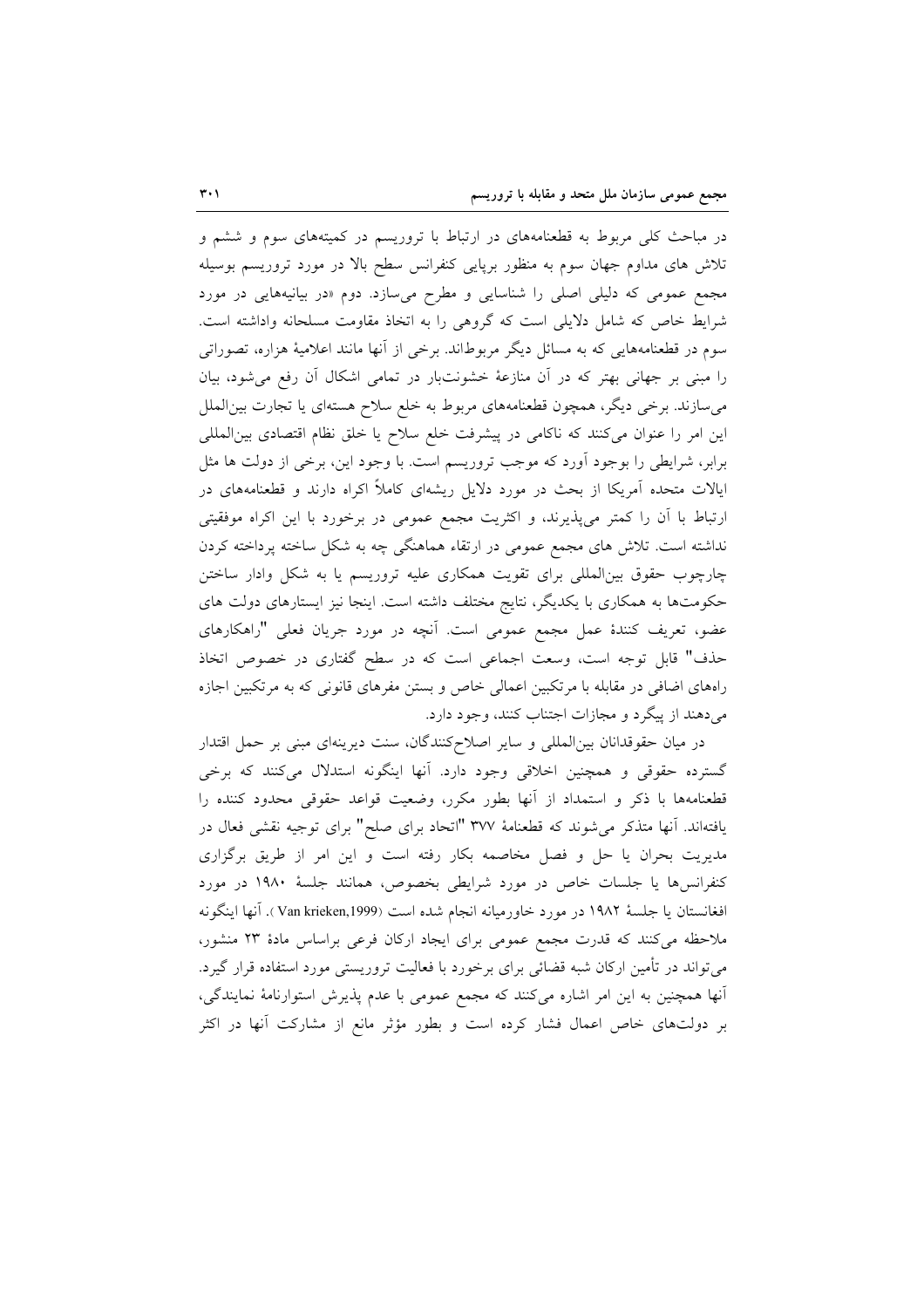فعالیتهای ملل متحد شده است، زیرا سایر سازمانهای نظام ملل متحد نیز اغلب رهبری مجمع عمومي را در چنين موضوعاتي مي پذيرند.

تمام این ملاحظات احتمالاتی را مبنی بر فرا رفتن مجمع عمومی از عرصهای برای ترغیب متقابل و شکل گیری هنجارها در جهت همکاری واقعی، مطرح میسازند. با این وجود این احتمالات بستگی به ایستارها و واکنشهای دولتها دارد. دولت های عضو گاهی اوقات بجای ادامهٔ ارتباط با دولتی خاص به سمت انزوا متمایل میشوند، اما مجمع عمومی با انزوا نتوانسته است رفتار دولتی را تغییر دهد. فشارهای یکجانبه از سوی کشورهای قدرتمند، تحریمهای جمعی شورای امنیت، و جنبش های اجتماعی فراملی (بخصوص در مورد آفریقای جنوبی تحت رژیم آپارتاید)، در ایجاد تغییرات قابل توجه در سیاستگذاری لازم بودهاند. علی رغم موافقت اکثر دولت های جهان با تأسیس دیوان کیفری بین|لمللی (ICC)، در حال حاضر حوزهٔ صلاحیت اَن فعالیتهای تروریستی را دربرنمی گیرد. به علاوه، تأسیس اَن بدنبال روند سنتی تر برگزاری کنفرانس ملل متحد به منظور ایجاد یک مطالعه چند جانبه صورت گرفت، که آن معاهده نسبت به قطعنامهٔ مجمع عمومی برای تأسیس به ICC پایهٔ محکمتری در حقوق بین الملل می بخشد، سیاست اجماع هنوز به شیوههای پیچیدهای عمل می کند؛ گاهی اوقات با عبارات نوشته شدهٔ دقیق، مخالفت مداوم را محو میسازد و گاهی موافقت واقعی را نشان می،دهد. با این وجود حوزهٔ موافقت عملی در رابطه با تروریسم بخصوص در آخرین دهه گسترش قابل توجهي يافته است. "كوچكترين مخرج مشترك" نيز نسبت به دههٔ ۱۹۹۰ بطور واضع بیشتر مخالف با اعمالی است که سعی در اظهار شکایت از طریق حملات نظامی بر شهروندان عادی و زندگی روزمره دارند، و دولت ها در جلوگیری ازبرخورداری تروریستها از حقوق پناهندگی مصممتر شدهاند، با این وجود، دولت ها هنوز در اتخاذ اشکال قوی همکاری چند جانبه در برخورد با تروریسم به عنوان شکلی از جرم فراملی که مستلزم برخی از پیشنهادات حقوقدانان است، آمادگی ندارند.

## منابع و ماخذ:

#### الف. فارسي:

- ۱. آل حبیب، اسحاق (۱۳۷۵)، معضل تروریسم و اقدامات سازمان ملل برای مواجهه با آن، فصلنامه مطالعات سازمان ملل متحد، سال اول شماره ۳ و ۴ (یاییز و زمستان ۱۳۷۵).
- ٢. النبا، سهى و عبدالقادر، غسان (١٣٨۶)، تلاش هاى سازمان ملل متحد براى مقابله با تروريسم بين المللى، مترجم: ابوالفضل تقى پور، تروريسم و حقوق بين الملل، تهران: موسسه مطالعات انديشه سازان نو.
- ۳. خردمه، علی (۱۳۴۸)، **صلاحیت مجمع عمومی سازمان ملل متحد در استقرار امنیت**، رساله دکتری دانشگاه تهران، تهران: ميهن، تير.